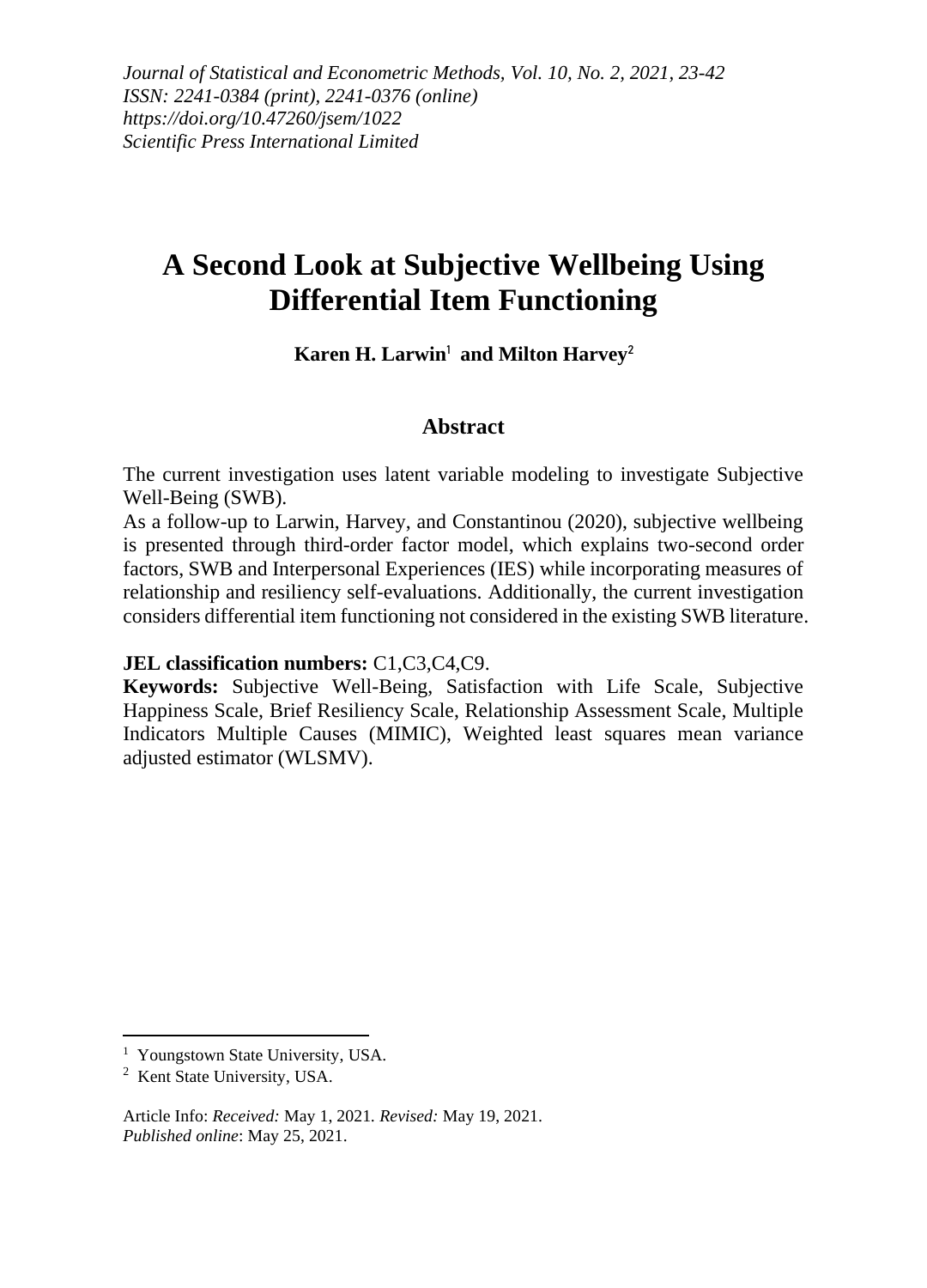# **1. Introduction**

Happiness and unhappiness have been topic a large body of research. Diener (1984) theorized that how an individual evaluated their state of happiness was based on their overall evaluation of their well-being by considering their general satisfaction with life, in considering both the positive and negative aspects of their experiences. This subjective well-being (SWB) has been investigated using various models, however, Busseri & Sadava (2011) theorized a model of subjective well-being that most closely aligned with Diener conceptualization.

While Diener's proposition about SWB incorporated both the positive and negative aspects, or what he described as the cognitive aspects of SWB, he did not consider interpersonal experiences that can have an impact of the individual's evaluation. Larwin, Harvey, and Constantinou (2020) posit that to fully embrace the whole SWB of the individual, both personal relationship and interpersonal experiences, or personal challenges, must come into the consideration. This proposition is supported by a number of investigations concluding that personal relationships and recovery from setbacks in life influence SWB (e.g., Achour & Nor, 2014; Badran & Youssef-Morgan, 2015; Mahmood & Ghaffar, 2014; Patil & Adsul, 2017; Robbins, Ford, & Tetrick, 2011; Sagone & Caroli, 2014; Souri & Hasanirad, 2011). As such, the current investigation focuses on the cognitive aspects of SWB - life satisfaction (LS) that entails how a person thinks globally about his or her happiness and life as well as those interpersonal factors that impact an individual's SWB. To measure the cognitive aspects of SWB, two inventories, the Satisfaction with Life Scale (SWL) and Subjective Happiness Scale (SHS) are used. To capture the influence of interpersonal experiences (IES) on SWB, two inventories, the Brief Resiliency Scale and the Relationship Assessment Scale are used.

As a continuation of the Larwin et al (2020), this investigation examines the stability of the previously presented analyses in a third order MIMIC Model. Assessment of DIF and MIMIC DIF is valuable as observed by Brown (2006) that the "significant direct effect of the dummy code on an indicator is evidence of measurement noninvariance" (p. 268) and group differences on the indicator's intercept is evidence of differential item functioning. MIMIC DIF is the consideration of effects of covariates on individual items (manifest variables) after controlling for the overall impact of the covariates on that construct.

First, this presentation uses CFI to assess whether the same models presented in Larwin et al. (2020) converge significantly when covariates are included in the model. This will be based upon the single-factor MIMIC (Multiple Indicators Multiple Causes) model (Jöreskog & Goldberger, 1975). It is a model "in which multiple indicators reflect the underlying latent variables/factors, and the multiple causes (observed predictors) affect latent variables/factors" (Wang & Wang, 2012, p. 90). For this goal, a single MIMIC model is utilized. Applications of MIMIC models are widespread, ranging from economics (Chaudhuri, Kumbhakar, & Sundaram, 2016) to psychology (Proitsi et al., 2011) and even public health (Ríos-Bedoya, Pomerleau, Neuman, & Pomerleau, 2009). Many of these applications used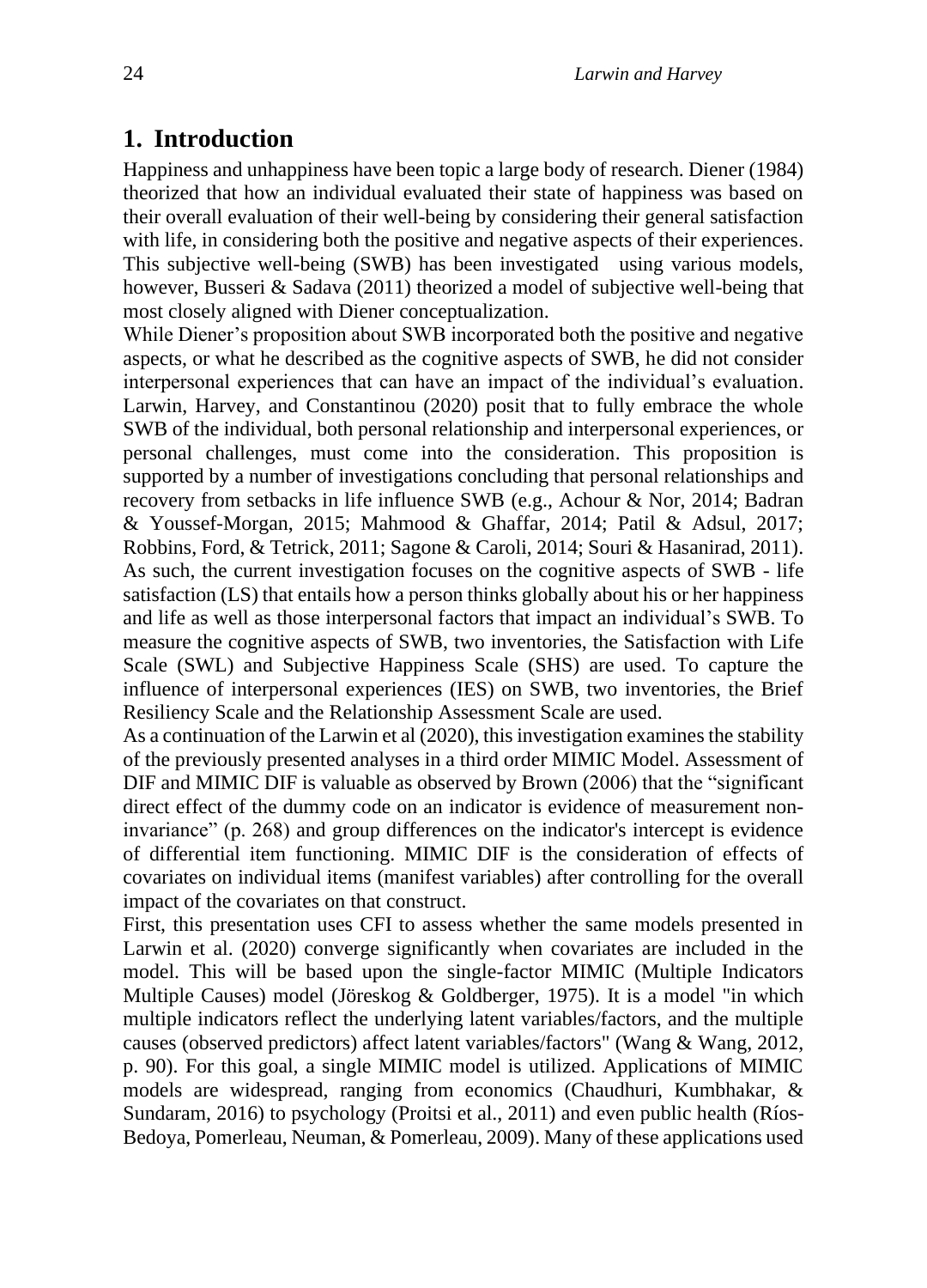a one-dimension MIMIC model, but some others have used two-dimension MIMIC Models (Guan, 2017). Besides addressing the fit of each of the four scales and three composite models, the statistical significance of the loadings of the predictors is provided. Secondly, the current investigation will examine the effects of analyzing heterogeneous empirical data by factor analytic models that assume data homogeneity, in effect the MIMIC model. Lastly, the analyses will examine the effects of analyzing heterogeneous empirical data by factor analytic models that assume data homogeneity; The MIMIC-DIF effects.

# **2. Methods**

### **2.1 Participants**

The data for the current investigation is a convenience sample of 851 respondents, primarily current and former students at a university in northeastern Ohio. Participants were invited to complete the survey through an email invitation sent out by a professor who works at a NE Ohio university. This invitation was sent to students, recent graduates, and fellow faculty members. Participants were asked to share the survey link with their co-workers and friends.

The respondents were mostly white (91.2%), female (89.1%), under the age of 50 years of age (72.6%), and a predominately married (73.4%).

Most of the respondents indicated that they were educated, with 58.6% showing that they have some post-undergraduate education, and 21.2% indicating that they have an undergraduate-level degree. Geographically, 47.4% resided in cities and villages while 52.6% lived in the suburbs.

### **2.1.1 Instruments**

The current investigation incorporates four happiness scales (SWL, SHS, BRS, RAS). Basic demographic information was also collected, age, gender, relationship status, education, occupation, the geography of residence, and current socioeconomic status.

SWL consists of five items rated on a 7-point Likert scale ranging from strongly disagree (1) to strongly agree (7).

The items include:

(1) In most ways, my life is close to my ideal;

(2) The conditions of my life are excellent;

(3) I am satisfied with my life;

(4) So far, I have gotten all the important things in life; and

(5) If I could live my life over, I would change almost nothing.

This scale is intended to be a unidimensional measure of satisfaction with life. However, to achieve unidimensionality, some empirical studies correlate some error covariances among some items (e.g., Pavot & Diener, 1993; Slocum-Gori, Zumbo, Michalos, & Diener, 2009). The validity and reliability of SWL have been established in different socio-economic conditions and cultures (Busing & West, 2016; Diener et al., 1985; Diener, Inglehart, & Tay, 2013; Tay, Ng, Kuykendall, &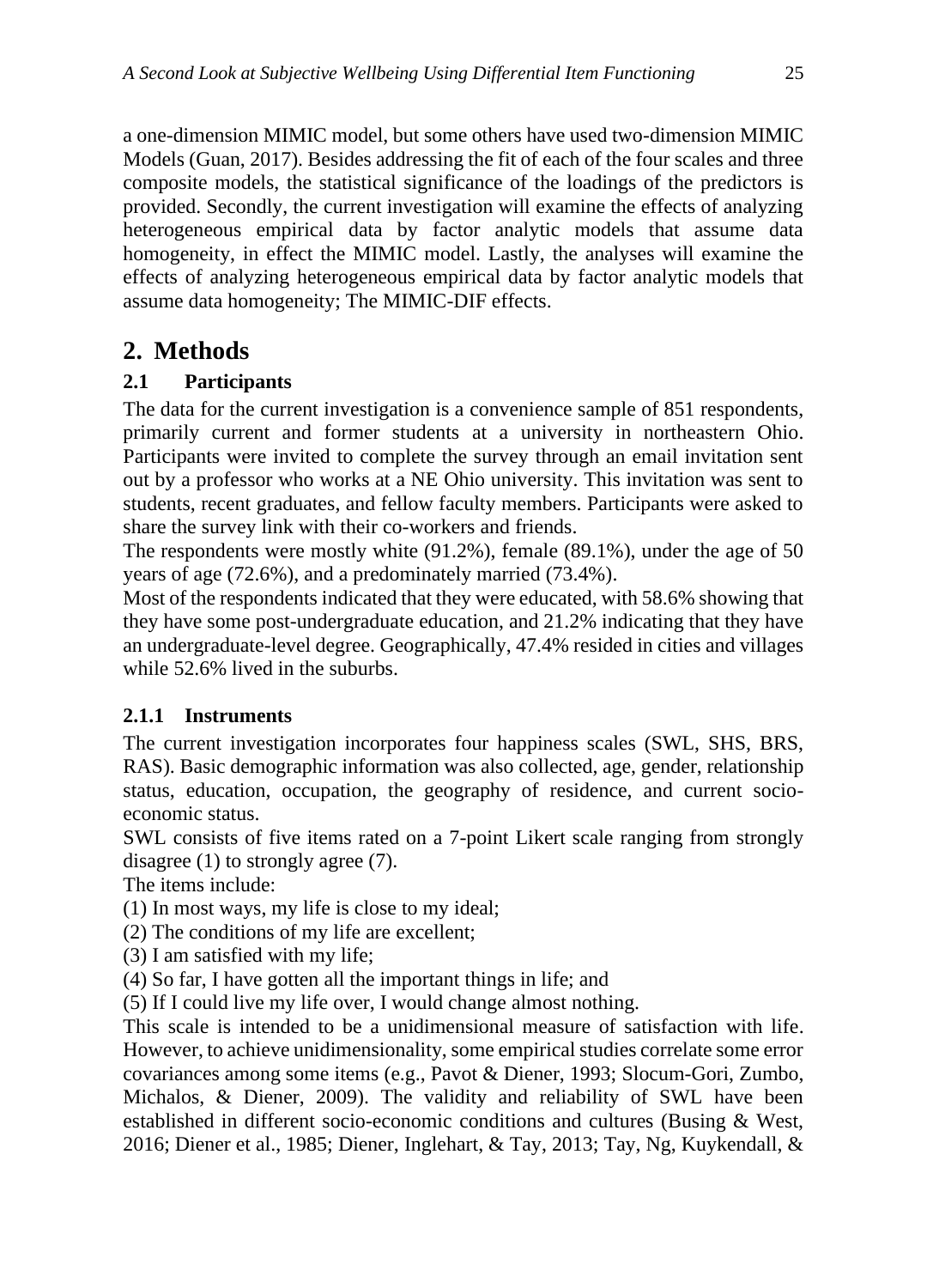Diener, 2014; Vela, Lerma, & Ikonomopoulos, 2017) and different demographic groups (López-Ortega, Torres-Castro, & Rosas-Carrasco, 2016; Lucas-Carrasco, Den Oudsten, Eser, & Power, 2014). The SWL is a very stable measure and has been found to perform better than single variable measures of satisfaction with life (Andrews & Withey, 1976; Eid & Diener, 2006; Krueger & Schkade, 2008).

SHS consists of four items rated on a 7-point Likert scale.

The items include:

(1) In general, I consider myself… Not a very happy person (1) to A very happy person (7);

(2) Compared with most of my peers, I consider myself… Less happy (1) to More happy  $(7)$ ;

(3) Some people are generally very happy. They enjoy life regardless of what is going on, getting the most out of everything. To what extent does this characterization describe you? Not at all (1) to A great deal (7); and

(4) Some people are generally not very happy. Although they are not depressed, they never seem to be happy as they might be. To what extent does this characterization describe you? Responses: Not at all (1) to A great deal (7).

Despite its brevity, SHS has good psychometric qualities; it is characterized by "high internal consistency, a unitary structure, and stability over time" (Lyubomirsky, 2008). Based on Lyubomirsky (2008), the reliability estimates for the scale ranged from  $\alpha = .79$  to  $\alpha = .94$ .

The BRS consisting of six items on a 5-point Likert-type scale ranging from strongly disagree (1) to strongly agree (5) (Tansey et al., 2016). Items include:

(1) I tend to bounce back quickly after hard times;

(2) I have a hard time making it through stressful events;

(3) It does not take me long to recover from a stressful event;

(4) It is hard for me to snap back when something bad happens;

(5) I usually come through difficult times with little trouble; and

(6) I tend to take a long time to get over set-backs in my life

The RAS consisting of seven items on a 5-point Likert-type has exhibited high internal reliability (Tansey et al., 2016).

The items include:

(1) In general, how satisfied are you with your relationship?;

(2) How good is your relationship compared to most?;

(3) How often do you wish you hadn't gotten into this relationship?;

(4) To what extent has your relationship met your original expectations?;

(5) How much do you love your partner?; and

(6) How many problems are there in your relationship?

This instrument exhibits good internal consistency  $(\alpha = .73 \text{ to } .92)$  across different demographic groups and when administered in different languages (Dinkel & Balck, 2005). Even when applied to multiple types of relationships the RAS provides a stable measure "when completed with regards to romantic partners, parents, friends, and other types of relatives" (Renshaw et al., 2011).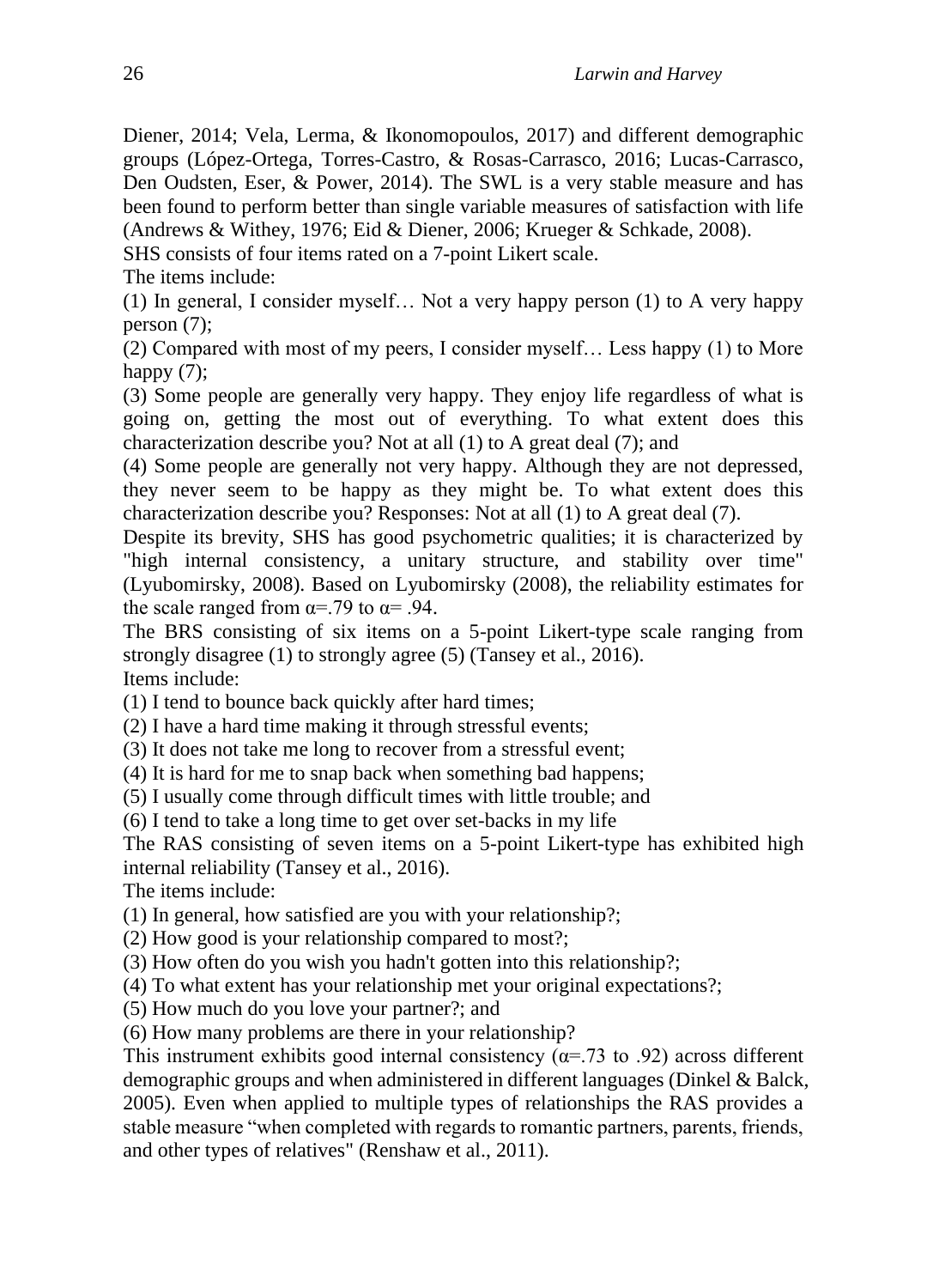### **3. Data Analysis Procedures**

First, this presentation uses CFI to assess whether the same models presented in Larwin et al. (2020) converge significantly when covariates are included in the model. Secondly, the current investigation examines the effects of analyzing heterogeneous empirical data by factor analytic models that assume data homogeneity, in effect the MIMIC model. Lastly, the analyses will examine the effects of analyzing heterogeneous empirical data by factor analytic models that assume data homogeneity; The MIMIC-DIF effects. This is accomplished through coding dummy variables. Justifying dummy coding, Mast and Lichtenberg (2000, p. 56) wrote thus: "Dichotomizing these items not only provides for a simpler interpretation of the influence of these items, but it is also consistent with the conceptualization of these items as reflecting group membership." The model was tested above using this MIMIC rendition of the model.

#### **3.1 The Issues of Homogeneity - MIMIC**

The seven-factor analytical models assume that the population is homogeneous. As observed earlier, one of the characteristics of data used by behavioral scientists is variability. The sample is not homogeneous; an assumption of the factor analysis models proposed above. As pointed out by Muthen (1989, p. 558), researchers often analyze such data "as if they were obtained from a single population, although it is often unlikely that all individuals in our sample have the same set of parameter values." However, standard measurement models such as factor analysis that assume population homogeneity "may not be realistic across subsets of the group studied," and "ignoring to account for unobserved heterogeneity can lead to biased parameter estimates and therefore can yield distorted results." (Ansari, Jedidi, & Dube, 2002, p. 49). A form of structural equation modeling, multiple indicators– multiple causes (MIMIC) confirmatory factor analysis, is used to assess population heterogeneity in the four scales used in this paper. Many scholars examined this issue in existing scales (Christensen et al., 1999; Gallo, Rabins, & Anthony, 1999; Mast & Lichtenberg, 2000). As Brown (2006, p. 268) wrote, "a significant direct effect of the dummy code (covariates) on the latent factor indicates population heterogeneity (group differences on latent means)." When the MIMIC model is used to evaluate heterogeneity is called, just, MIMIC (Lee, Little, & Preacher, 2011). For assessing population heterogeneity, first, transform the covariates into binary variables, then fit single construct MIMIC models then test the overall fit of the model using the criteria above (RMSEA, CFI, and TLI). Then identify statistically significant associations between the exogenous causal variable and the latent variable; an indicator that the factor means are different for different levels of regressor (Wang & Wang, 2012).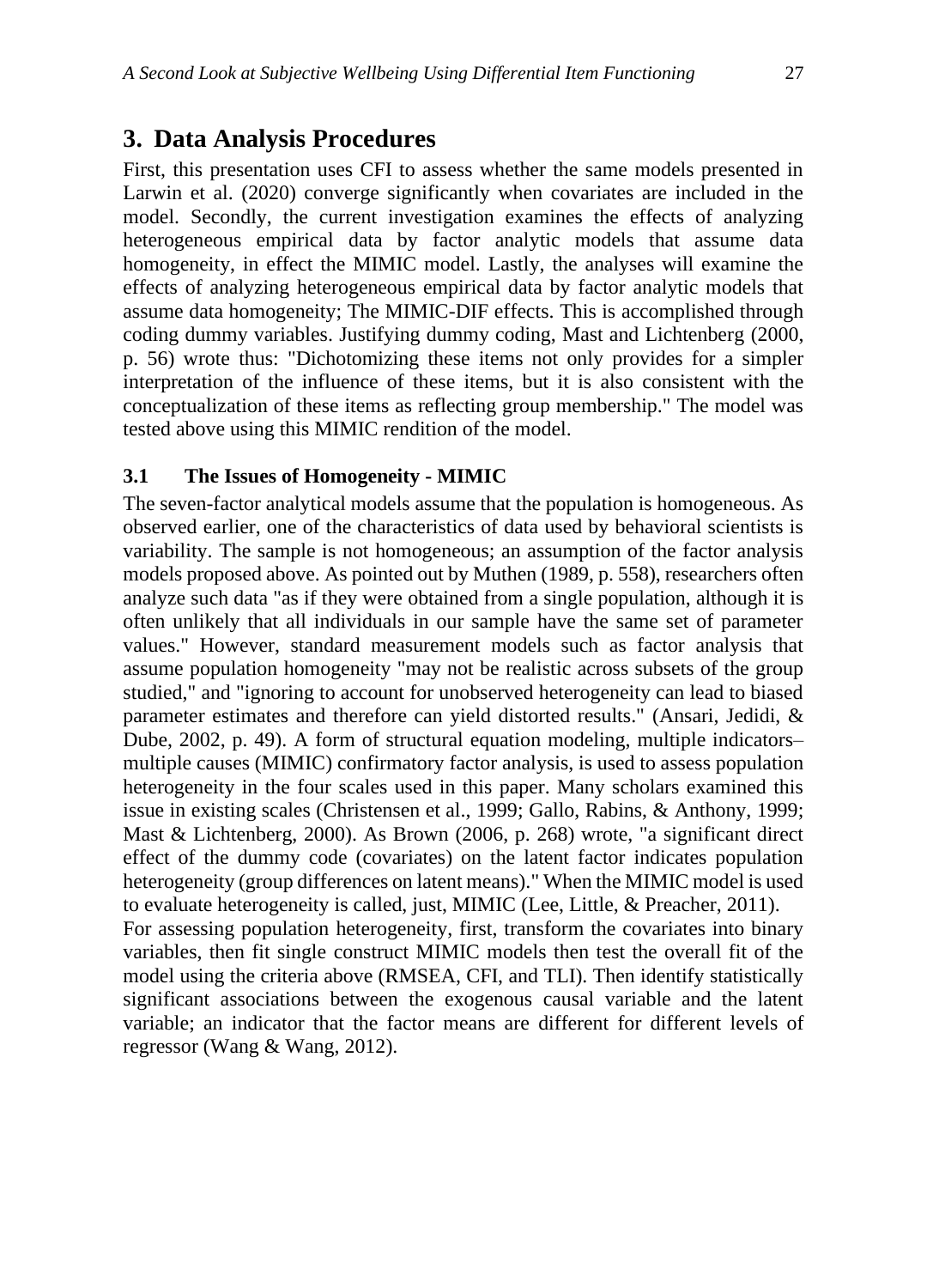### **3.2 Assessment of DIF and MIMIC DIF**

As Brown observed (2006, p. 268) "a significant direct effect of the dummy code on an indicator is evidence of measurement non-invariance (group differences on the indicator's intercept, i.e., differential item functioning.)" The former is simply called MIMIC, and the latter is MIMIC DIF (Lee et al., 2011). Other discussions of MIMIC and MIMIC DIF are by Christensen et al. and Gallo, Rabins, and Anthony (Christensen et al., 1999; Gallo et al., 1999). Unlike DIF, that is the significant direct effect of a covariate on a latent variable (construct), MIMIC DIF is the considerable effects of covariates on individual items (manifest variables) after controlling for the overall impact of the covariates on that construct. Raykov, Marcoulides, Lee, and Chang (2013) reported a Mplus code for calculating MIMIC DIF. Similar to Christensen et al. (1999), the associated 95% bootstrap confidence intervals for 5,000 generated replications.

# **4. Results**

Based on Larwin et al.(2020) all three models were demonstrated to be equally tenable, because the fit indices indicate that each model fits the data and the factor loadings for all four scales are significantly different zero at the.01 confidence level. Taken together, it was demonstrated that the correlated four-factor model fits the data best.

Therefore, the focus of this presentation is the development and testing of three models: MIMIC as a Regression model with categorical predictors, MIMIC as a Regression model with binary predictors for heterogeneous covariates, and MIMIC as a Regression model with binary predictors for differential item functioning (DIF) covariates.

### **4.1 MIMIC as a Regression model with categorical predictors – MIMIC DIF**

Basic MIMIC model with categorical predictors for each individual construct is presented. As discussed earlier, scholars use categorical MIMIC Models widely to explain and predict constructs. Here six covariates were used to explain each of the seven psychological (single, aggregate, or composite) constructs. For each scale, the fit of the unidimensional model is discussed, followed by the results of the regression of the covariates on the constructs. Table 1 summarizes the results for unidimensional MIMIC models.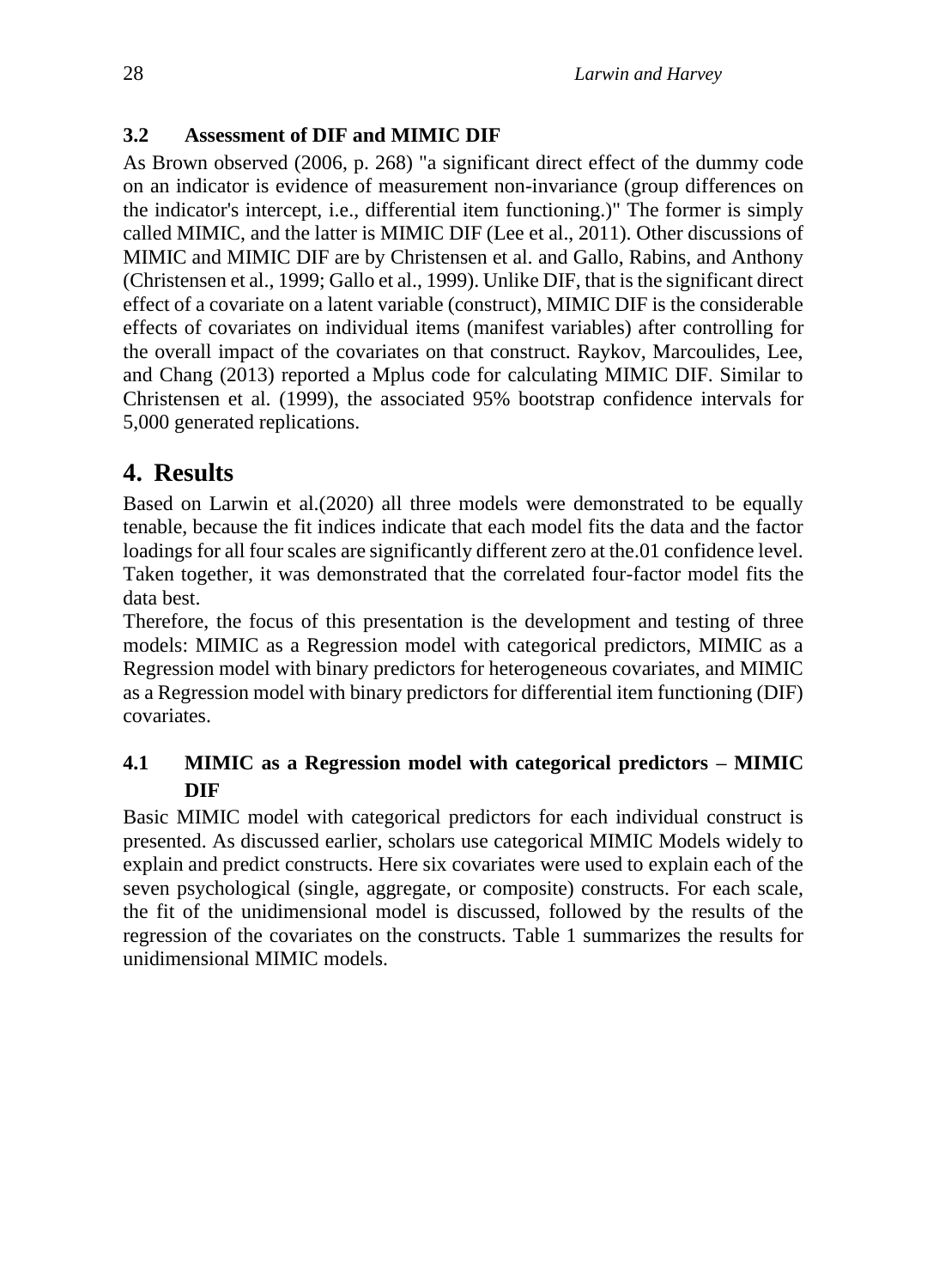| <b>Values</b>     | <b>SWL</b> | <b>SHS</b> | <b>RAS</b> | <b>BRS</b> | <b>SWB</b> |            | <b>IES</b> |          |
|-------------------|------------|------------|------------|------------|------------|------------|------------|----------|
|                   |            |            |            |            | [SWL,SHS]  |            | [RAS,BRS]  |          |
| $\chi^2$ , $(df)$ | 49.33      | 34.71      | 16361      | 52.78      | 225.97     |            | 608        |          |
|                   | (28)       | (19)       | (48)       | (38)       | (67)       |            | (128)      |          |
| <b>RMSEA</b>      | .03        | .03        | .05        | .02        | .05        |            | .07        |          |
| 90% CI            | .02, .04   | .01, .05   | .04, .06   | .00, .03   | .05, .06   |            | .06, .07   |          |
| <b>CFI</b>        | .998       | .999       | .996       | .999       | .993       |            | .986       |          |
| <b>TLI</b>        | .998       | .998       | .995       | .998       | .991       |            | .982       |          |
|                   |            |            |            |            | <b>SWL</b> | <b>SHS</b> | <b>BRS</b> | $RAS+$   |
| Age               | $-0.09$    | .05        | $-14$      | .08        | $-.09$     | .05        | .08        | $-13$    |
|                   | $(.03)*$   | (.03)      | $(.03)*$   | $(.03)*$   | $(.03)*$   | (.03)      | $(.02)*$   | $(.03)*$ |
| Gender            | .12        | .04        | .10        | .29        | .13        | .04        | .32        | .09      |
|                   | (.11)      | (.10)      | (.12)      | $(.09)*$   | (.11)      | (.10)      | $(.10)*$   | (.11)    |
| Marital           | .40        | .16        | .70        | .10        | .41        | .16        | .12        | .67      |
|                   | $(.07)*$   | (.08)      | $(.08)*$   | (.07)      | $(.08)*$   | (.08)      | (.07)      | $(.08)*$ |
| Educ.             | .11        | .06        | .02        | .08        | .11        | .06        | .09        | .02      |
|                   | $(.04)*$   | (.04)      | (.045)     | (.04)      | $(.04)*$   | (.04)      | (.04)      | (.04)    |
| Job (Occ)         | .07        | .07        | .07        | $-.03$     | .07        | .07        | $-.03$     | .07      |
|                   | (.04)      | (.04)      | (.04)      | (.03)      | (.04)      | (.04)      | (.04)      | (.04)    |
| <b>SES</b>        | $-.19$     | $-.17$     | $-.08$     | $-.11$     | $-.20$     | $-.17$     | $-.12$     | $-.07$   |
|                   | $(.03)*$   | $(.03)*$   | (.03)      | $(.03)*$   | (.03)      | (0.00)     | $(.03)*$   | (.03)    |
| $R^2$             |            |            |            |            | .75        | .63        | .08        | .13      |

**Table 1: MIMIC Models for Categorical Covariates**

### **4.2 Single MIMIC Models**

**Satisfaction with Life Scale (SWL).** The results of fitting a single dimension to the data for the five items of this scale show that they fit all the requirements of a good model using a weighted least square mean and variance adjusted estimator (WLSMV).

Results indicate WLSMV  $\chi$ 2(49.33, df = 28, F-value = 0.0077, RMSEA = .030,  $CI<sub>90%</sub>[.015-.043], CFI = .998, TLI = 0.998. SWL explained significant portions of$ each of the five observed variables. The residual variance is highest for swl5 (0.548) 'If I could live my life over, I would change almost nothing' and lowest (0.124) for swl3 'I am satisfied with my life.' The regression component of this MIMIC model indicates that the six predictors explain a significant portion  $(p>0.001)$ , about 13.1% of the variance in SWL. Four of the six predictors (age, marital status, education level, and socioeconomic status) are all significant at  $p<0.01$ . Furthermore, the average SWL score is inversely related to age and SES but positively affected by marital status (higher for married respondents) and with individuals in non-medical related jobs.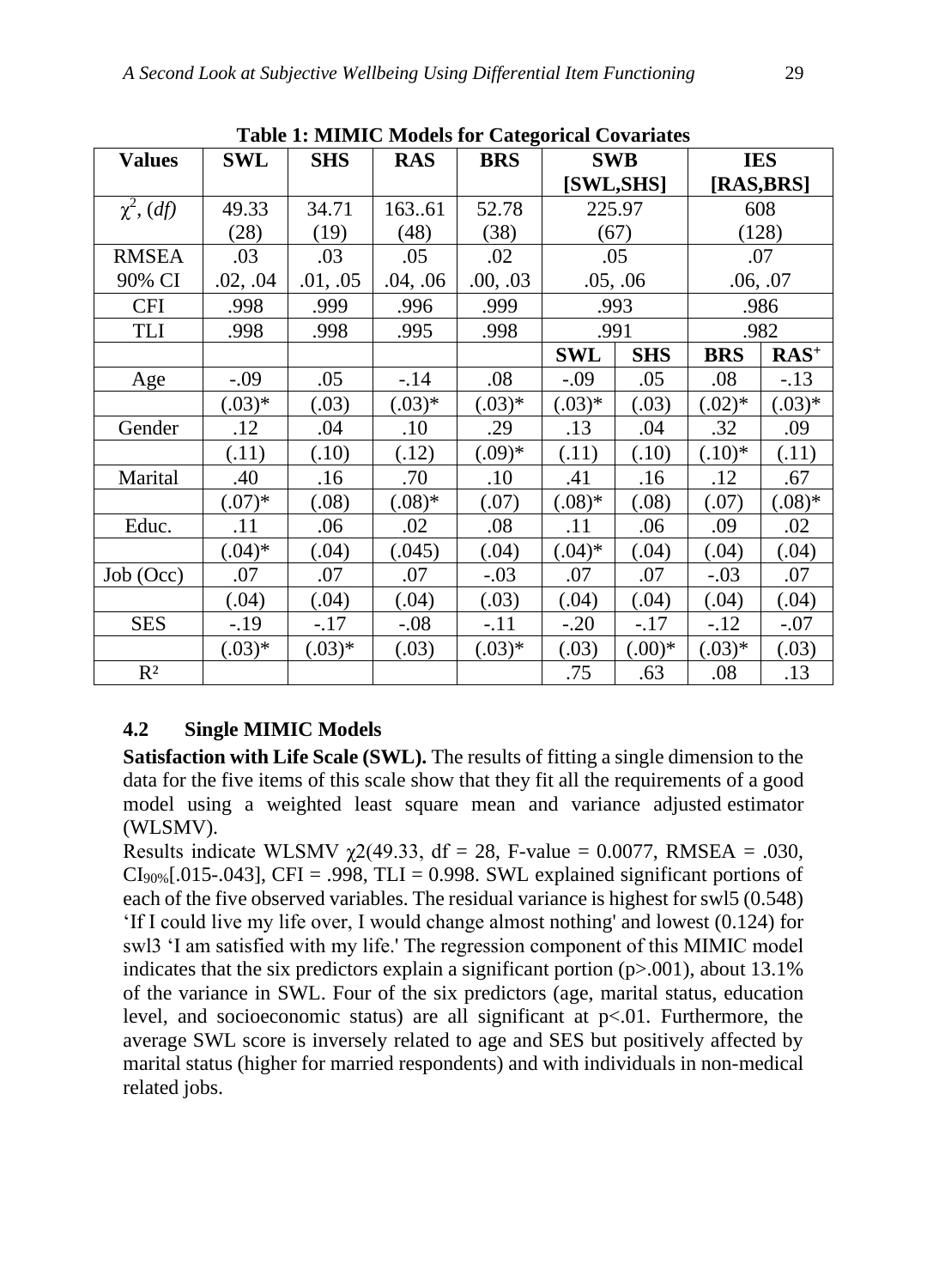**Subjective Happiness Scale (SHS).** For this one-factor model fits the data adequately fits the data; with WLSMV  $\chi$ 2(34.705, df = 19), F-value=.0152, RMSEA =  $.031$ , CI<sub>90%</sub> [ $.014$ - $.047$ ], CFI =  $.999$  and TLI =  $.998$ . Using shs1 as scale (loading of one), the other three are significantly explained by this SHS construct. The residual variance is highest for shs4 (.531): 'Some people are generally not very happy. Although they are not depressed, they never seem to be happy as they might be. To what extent does this characterization describe you?' and lowest for shs3 (.170) 'Some people are generally not very happy. Although they are not depressed, they never seem to be happy as they might be. To what extent does this characterization describe you?' The regression part of this model shows that the six predictors account only 7.3% of SHS, but this variance is significantly different from zero, and the effects of two predictors (age and SES) are significant at the.01 level; positive for age and negative for SES. Both marital status and job types are significant at the.05 level. The average SHS scores are higher for married respondents and those employed in non-healthcare related jobs.

**Brief Resilience Scale (BRS).** We fitted a unidimensional factor to the six items that constitute this scale, and the results show an adequate fit: WLSMV  $\chi$ 2(52.778, df = 38, F-value = .056, RMSEA = .021, CI<sub>90%</sub>[.000-.034), CFI = .999, TLI = .998. We used the item brs1 for scale, and the results indicated that BRS loads significantly on the remaining five items. However, the largest residual variance was brs5 'I usually come through difficult times with little trouble,' and the lowest residual variance is for brs6 'I tend to take a long time to get over setbacks in my life.' The six covariates account for 8.7% of the variance in construct BRS, but only three of these predictors are statistically different from zero at  $0.01$  level – age, gender, and socio-economic status of the respondent. Average BRS scores are higher for older than younger respondents, extremely higher for females than males, but lower for high-income respondents.

**Relationship Assessment Scale (RAS).** We fitted a unidimensional factor to the seven items that constitute this scale. The results showed an adequate fit: WLSMV  $\chi$ 2(163.61, df = 48, F-value = 0.001), RMSEA = .053 CI90% [.044-.062], CFI = .996,  $TLI = .995$ . Using ras1 as a scale with an unstandardized loading of one, this RAS construct converged on the seven items. The lowest residual variance was for ras2 (0.06) 'In general, how satisfied are you with your relationship?' and the largest with ras7 (0.72) 'How many problems are there in your relationship?' The six covariates significantly  $(p > 0.01)$  explained 12.8% of the variance in RAS. Two of the predictors, age, and marital status have opposite effects on the average RAS scores; age is negatively associated with higher average RAS scores for younger respondents, and higher for married individuals.

**Multi-construct MIMIC Models.** Like covariate structural equations above, there are two multifactor models tested: Subjective Well-Being Scale and the Interpersonal Experiences Scale (IES). The Subjective Well-Being Scale (SWB) is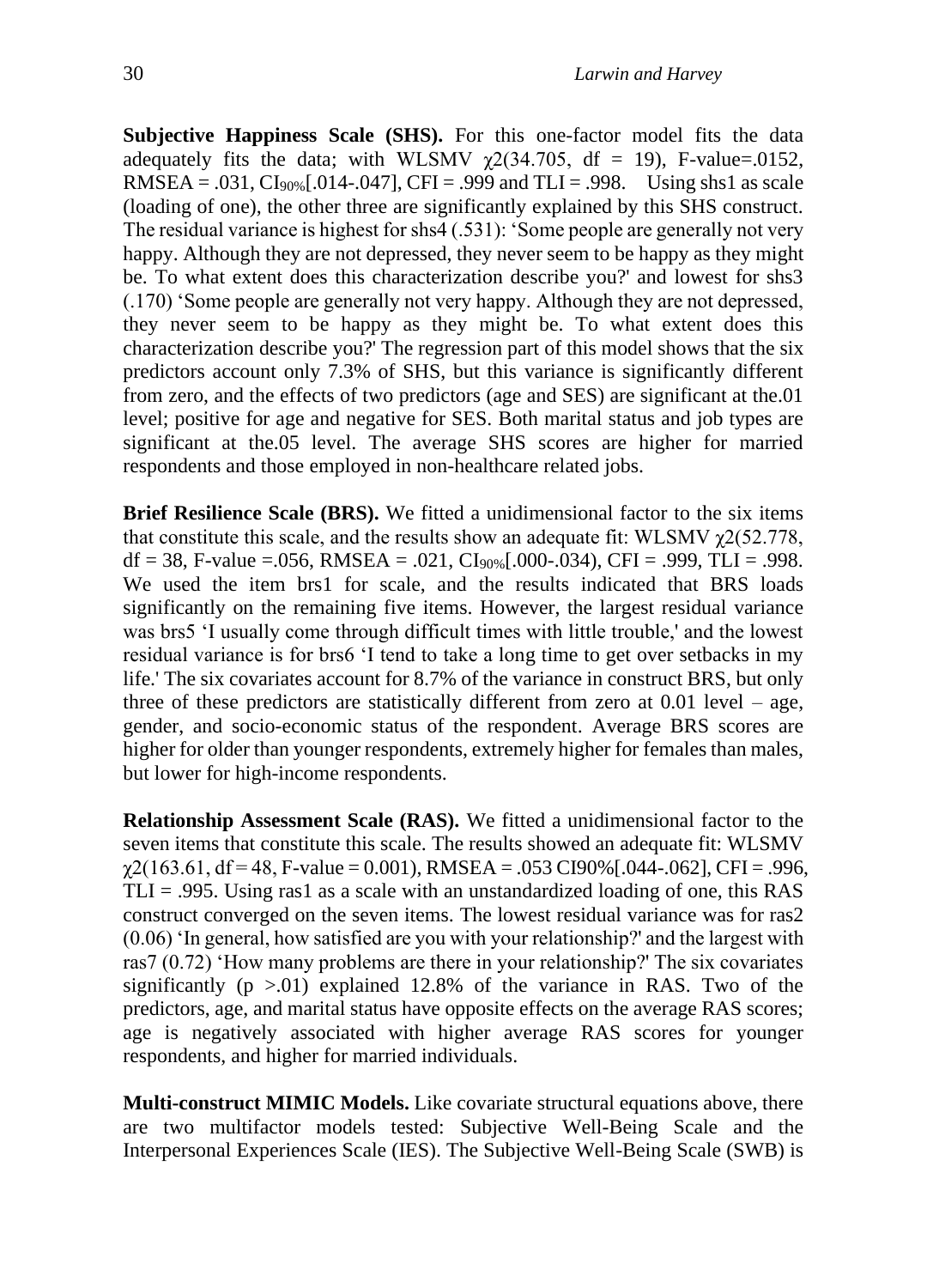a second-order scale and is a composite SWL and SHS, consisting of nine items. This composite unidimensional model fits the data with an RMSEA value of .050 with a tight confidence band,  $CI<sub>90%</sub>$ [.042, .057]. Also, the CFI and TLI values are higher than .99. The six covariates explain 13.9% of the variability in SWB. Since this model is a combination of two single MIMIC models, their contributions to this composite model are separate (see Table 1, columns 6 and 7). For the coefficients for SWL three are significant at the at .01 level: age of respondents, marital status (higher for married) and higher for the more educated. For the SHS construct only SES (higher for low-status individuals). Since this construct is a composite, it also explains portions of the variances in SWL (74.9%) and SHS (62.7%).

The Interpersonal Experiences Scale (IES) is a second-order scale and is a composite of RAS and BRS, consisting of thirteen items. This model fitted the data with an RMSEA of .066, and a relatively tight,  $CI<sub>90%</sub>$ [.061, .072] and CFI and TLI are greater than .98. The effects of the covariates vary between BRS and RAS. For the former, the significant covariates are the negative effect of age. However, the effect of marital status on this second-order constructs via SWB is higher for married respondents and individuals with higher SES. The effect of RAS on IES through age is negative but positive for marital status; it is higher for marital respondents. The effects these lower-order constructs on IES second-order vary; 12.8% for RAS but only 7.7% for BRS.

### **4.3 Third Order Hierarchical MIMIC Models (The Super Composite Construct - SWB and IES)**

We proposed and tested three such models. Figures 1 to 3 present a summary of the results. Figure 1 illustrates the single third-order hierarchical model.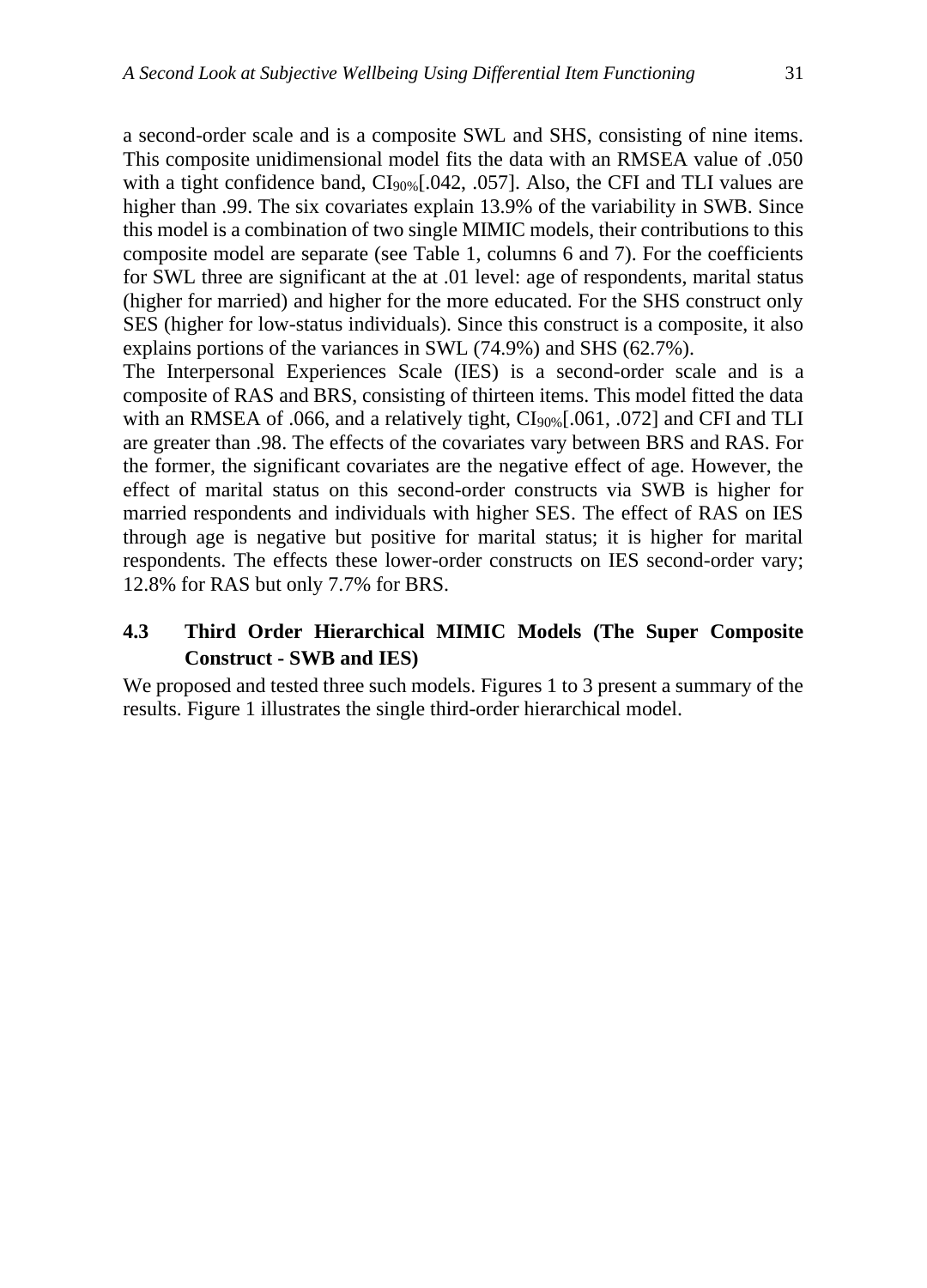

### **Figure 1: Hierarchical Low Order MIMIC Structure of Single Second MIMIC Order Factor**

Figure 2, presents the hierarchical MIMIC model of four-factor correlated constructs.



**Figure 2: Hierarchical MIMIC Structure of Four Correlated Constructs**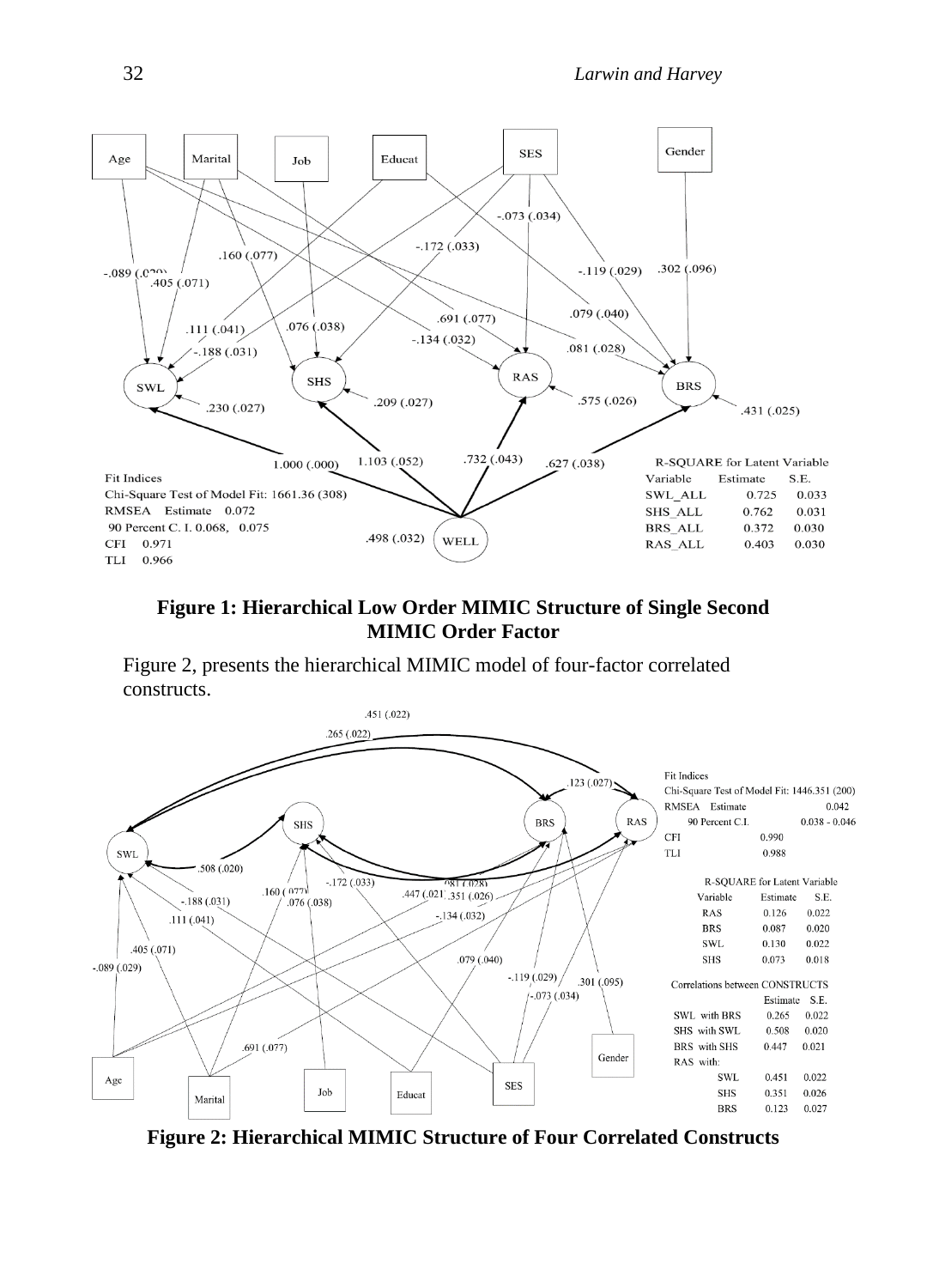

Figure 3, shows the hierarchical structure of two correlated second-order constructs.

**Figure 3: Hierarchical Structure of Two Correlated Second Order Constructs**

Based on the measures of model-fit, all three models fit the data, but the hierarchical four-factor correlated model has the best-fit indices (Figure 2). However, the single third-order model contributed most to the effects of the lower-order constructs (Figure 1).

#### **4.4 Assessment of Predictor-Heterogeneity (Covariates and Construct)**

As discussed earlier, six independent variables (covariates) were converted into binaries (0 and1), and then we recomputed the same MIMIC seven models. Significant effects of covariates on the construct indicate heterogeneity of those predictors. For example, Mast & Lichtenberg (2000) used this method in assessing the effects of age, depression, and gender on motor and cognition latent variables. The same approach was used in investigating the effects of six covariates (age, gender, marital status, education, type of job, and socioeconomic status) on each of the four independent constructs (SWL, SHS, RAS and BRS, and the three composite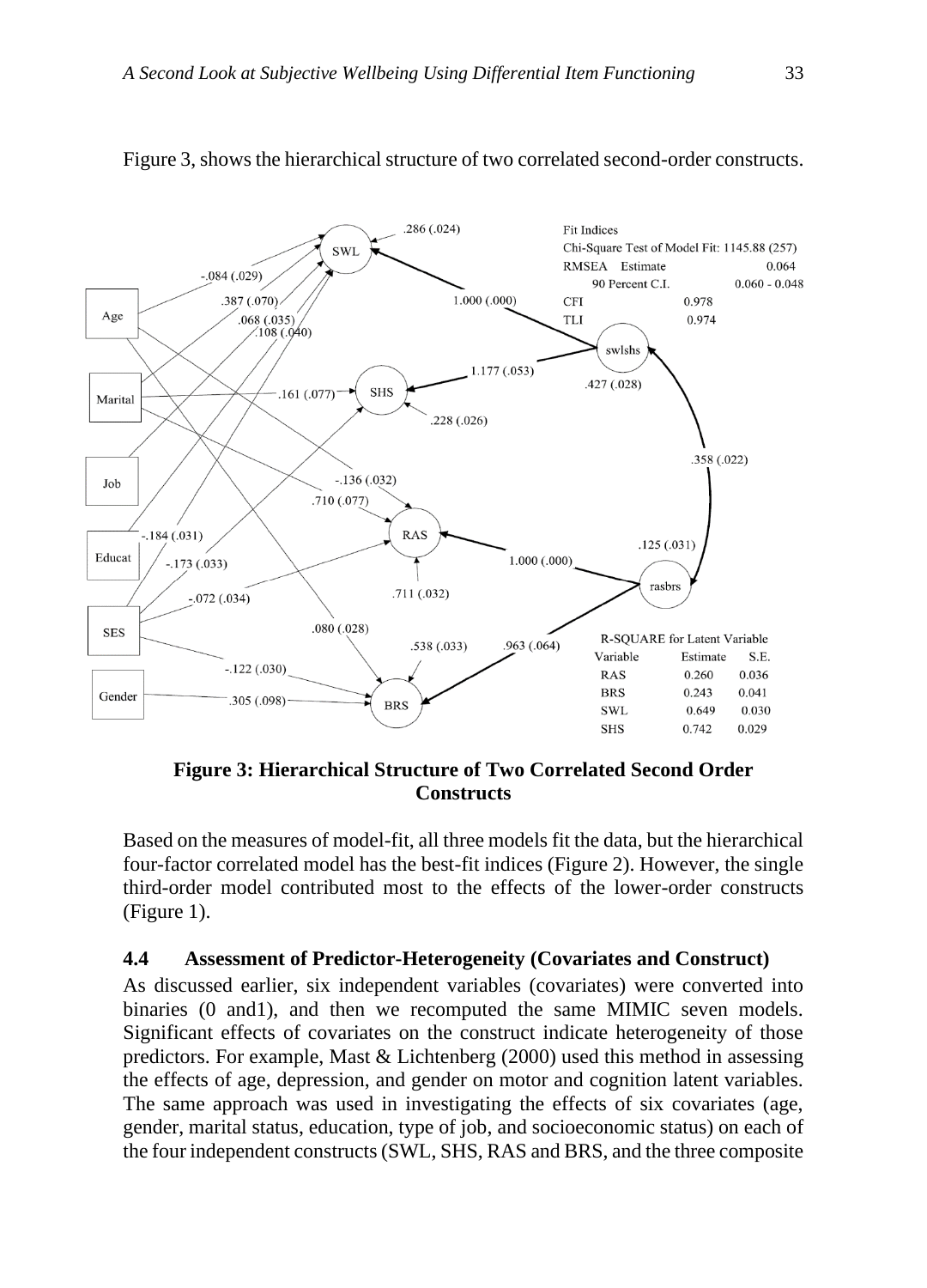constructs (SWB [SWL, SHS], IES [RAS, BRS] and the third-order construct SUPER [SWB, IES]. The unstandardized coefficients were reported because the numbers can be interpreted in their original metric (Christensen et al., 1999; Mast & Lichtenberg, 2000). Table 2 summarizes these results where heterogeneous covariates (direct effects) are bold row titles together with their 95% bootstrap confidence intervals.

| <b>Endogenous</b> | Age            | <b>Gender</b> | <b>Marital</b> | Educ                                        | Job            | <b>SES</b>       |
|-------------------|----------------|---------------|----------------|---------------------------------------------|----------------|------------------|
| <b>Indicators</b> |                |               |                |                                             |                |                  |
| <b>Items</b>      |                |               |                |                                             |                |                  |
| <b>SWL</b>        | $-16$          | $-.18$        | .43            | .20                                         | $-.01$         | .35              |
|                   | $(-.29, -.03)$ | $(-.39, .02)$ | (.28, .58)     | (.06, .33)                                  | $(-.14, .13)$  | (.20, .48)       |
| SWL(1)            | .14            | .14           | $-.03$         | .08                                         | .02            | $-.08$           |
|                   | (.05, .23)     | (.00, .28)    | $(-.13, .08)$  | $(-.01, .07)$                               | $(-.07, .11)$  | $(-.17, .02)$    |
| SWL(2)            | .76            | $-.05$        | $-.10$         | .06                                         | .00            | .06              |
|                   | (.79, .23)     | $(-.04, .05)$ | $(-.22, .01)$  | (.20, .11)                                  | $(-.09, .10)$  | $(-.03, .17)$    |
| SWL(3)            | $-.03$         | $-.02$        | $-.09$         | $-.07$                                      | .03            | .01              |
|                   | $(-.11, .05)$  | $(-.16, .11)$ | $(-.20, .01)$  | $(-.16, .10)$                               | $(-.06, .12)$  | $(-.08, .10)$    |
| SWL(4)            | $-.10$         | .14           | .22            | $-.08$                                      | $-.02$         | $-.12$           |
|                   | $(-.21, .01)$  | $(-.03, .30)$ | (.08, .34)     | $(-.18, .04)$                               | $(-.13, .10)$  | $(-.08, .16)$    |
| SWL(5)            | $-.04$         | $-.04$        | .04            | $-.09$                                      | $-.05$         | $-.05$           |
|                   | $(-.15, .07)$  | $(-.03, .06)$ | $(-.09, .18)$  | $(-.21, .03)$                               | $(-.16, .08)$  | $(-.17, .08)$    |
| <b>SHS</b>        | .07            | $-.10$        | .20            | .09                                         | .00            | .34              |
|                   | $(-.07, .21)$  | $(-.32, .12)$ | (.05, .36)     | (.06, .23)                                  | $(-.14, .14)$  | (.18, .48)       |
| SHS(1)            | $-.05-.10$     | $-.04$        | .04            | $-.09$                                      | $-.05$         | $-.05$           |
|                   | $(-.15, .07)$  | $(-.03, .06)$ | $(-.09, .18)$  | $(-.21, .03)$                               | $(-.16, .08)$  | $(-.17, .08)$    |
| SHS(2)            | .03            | $-.12$        | .02            | .00                                         | $-.03$         | $-.01$           |
|                   | $(-.05, -.11)$ | $(-.25, .04)$ | $(-.12, .07)$  | $(-.09, .09)$                               | $(-.12, .07)$  | $(-.11, .09)$    |
| SHS(3)            | $-.03$         | .07           | $-.03$         | $-.04$                                      | $-.02$         | $-.06$           |
|                   | $(-.05, -.11)$ | $(-.08, .22)$ | $(-.13, .07)$  | $(-.12, .05)$                               | $(-.11, .07)$  | (.16, .04)       |
| SHS(4)            | .13            | .16           | .03            | .04                                         | .12            | .10              |
|                   | (.01, .24)     | $(-.03, .32)$ | $(-.10, .16)$  | $(-.07, .16)$                               | $(-.07, .16)$  | $(-.04, .23)$    |
| <b>RAS</b>        | $-.29$         | $-.14$        | .70            | .06                                         | .07            | $\overline{.13}$ |
|                   | $(-.42, -.15)$ | $(-.35, .06)$ | (.53, .86)     | $(-.08, .20)$                               | $(-.07, .21)$  | (.02, .48)       |
| RAS(1)            | .03            | $-.14$        | $-.03$         | .04                                         | $-.10(.02)$    | .17              |
|                   | $(-.05, .12)$  | $(-.08, .00)$ | $(-.12, .08)$  | $(-.05, .12)$                               | $(-.19, -.02)$ | (.09, .26)       |
| RAS(2)            | .02            | .02           | $-.06$         | $-.04$                                      | $-.01$         | .03              |
|                   | $(-.05, .09)$  | $(-.10, .13)$ | $(-.14, .03)$  | $(-.11, .03)$                               | $(-.09, .07)$  | $(-.05, .11)$    |
| RAS(3)            | $-.00$         | .04           | .01            | .02                                         | .03            | .11              |
|                   | $(-.08, .08)$  | $(-.08, .17)$ | $(-.08, .10)$  | $\vert (-.07, .11) \vert (-.07, .11) \vert$ |                | (.01, .20)       |

**Table 2: DIF Analysis by Covariates on CONSTRUCTS and Items in SWL, SHS, BRS and RAS Scales**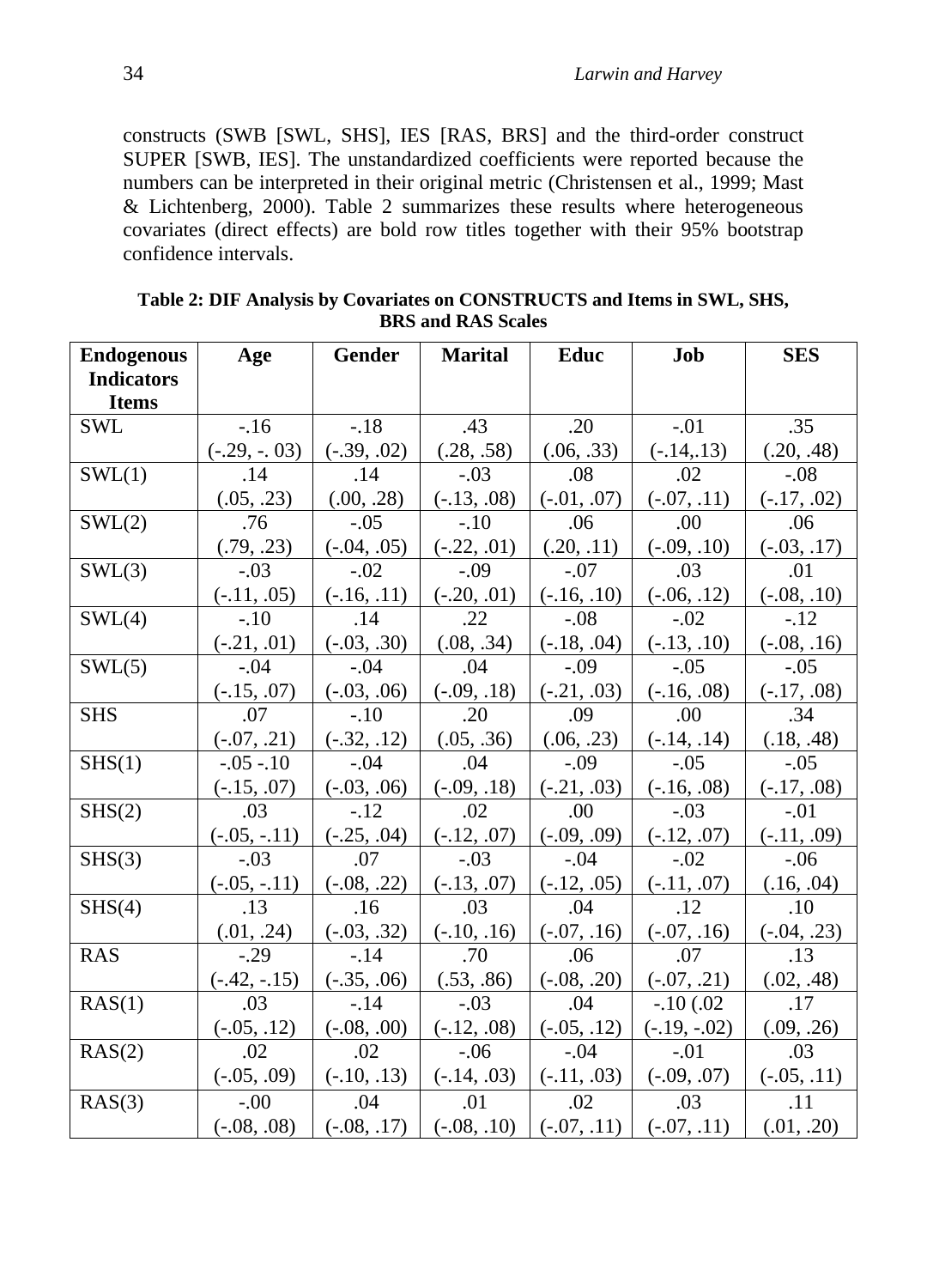| RAS(4)     | .06            | .19           | .10                                      | .03           | .12            | $-.26$         |
|------------|----------------|---------------|------------------------------------------|---------------|----------------|----------------|
|            | $(-.07, .19)$  | $(-.03, .39)$ | $(-.05, .25)$                            | $(-.11, .16)$ | $(-.02, .26)$  | $(-.39, -.13)$ |
| RAS(5)     | .02            | $-.33$        | .14                                      | .08           | $-.14$         | 0.25           |
|            | $(-.06, .11)$  | $(-.23, .05)$ | $(-.17, .02)$                            | $(-.09, .08)$ | $(-.10, .09)$  | $(-.13, .06)$  |
| RAS(6)     | $-.29$         | .16           | .37                                      | $-.00$        | $-.02$         | $-.07$         |
|            | $(-.42, -.17)$ | $(-.04, .33)$ | (.23, .51)                               | $(-.13, .13)$ | $(-.15, .12)$  | $(-.21, .07)$  |
| RAS(7)     | .14            | $-.14$        | $-.27$                                   | $-.04$        | .04            | $-0.06$        |
|            | $(-.00, .27)$  | $(-.35, .05)$ | $(-.44, -.12)$                           | $(-.18, .09)$ | $(-.10, .18)$  | $(-.20, .08)$  |
| <b>BRS</b> | .12            | $-.33$        | .14                                      | .08           | $-.14$         | .25            |
|            | (.01, .24)     | $(-.51, .15)$ | $(-.01, .28)$                            | $(-.05, .19)$ | $(-.27, -.03)$ | $(-.12, .38)$  |
| BRS(1)     | $-.03$         | .09           | $-.03$                                   | .14           | $-.01$         | .04            |
|            | $(-.13, .08)$  | $(-.09, .24)$ | $(-.14, .07)$                            | $(-.00, .27)$ | $(-.12, .10)$  | $(-.08, .17)$  |
| BRS(2)     | .00            | $-.01$        | $-.00$                                   | .19           | .03            | $-0.00$        |
|            | $(-.14, .11)$  | $(-.19, .18)$ | $(-.13, .13)$                            | $(-.09, .31)$ | $(-.09, .15)$  | $(-.14, .12)$  |
| BRS(3)     | .01            | $-.03$        | $-.04$                                   | $-.01$        | $-0.06$        | $-.12$         |
|            | $(-.09, .12)$  | $(-.21, .16)$ | $(-.07, .04)$                            | $(-.15, .08)$ | $(-.18, .06)$  | $(-.25, .00)$  |
| BRS(4)     | $-.02$         | .05           | $-.00$                                   | $-.00$        | $-.05$         | $-.09$         |
|            | (0.12, .07)    | $(-.13, .22)$ | $(-.12, .11)$                            | $(-.11, .11)$ | $(-.16, .04)$  | $(-.20, .02)$  |
| BRS(5)     | .02            | $-.12$        | $-.06$                                   | $-.00$        | .00.           | .17            |
|            | $(-.10, .13)$  | $(-.33, .01)$ | $(-.20, .07)$                            | $(-.13, .12)$ | $(-.12, .12)$  | $(-.03, .30)$  |
| BRS(6)     | .17            | .02           | .01                                      | .12           | .08            | .03            |
|            | $(-.03, .30)$  |               | $(-.08, .12)$ $(-.16, .18)$ $(.01, .23)$ |               | $(-.00, .09)$  | $(-.08, .14)$  |

Based on H. Christensen, A.F. Jorm, A.J. Mackinnon, A.E. Korten, P.A. Jacomb, A.S. Henderson and B. Rodgers "Age Differences in depression and anxiety symptoms: a structural equation modelling analysis of data from a general population sample,' Psychological Medicine 1999, 99, 235-339.

As indicated in Table 2 significant effects are bold numbers. Rather than discussing the results by individual constructs, a covariate-approach by focusing on individual independent direct variable effects (Christensen et al., 1999) is presented. Specifically, the covariates are presented in the order of their prevalence as significant direct predictors of any of the seven models:

- i. Socio-economic status had a significant positive direct effect on six of the models: SWL, SHS, BRS and the three augmented constructs: SWB (SWL, SHS), IES (RAS, BRS) and the third-order construct. Comparatively, the strongest effects are on SWL and SHS;
- ii. The unstandardized direct effects of marital status are significantly associated with the four original constructs (SWL, SHS, RAS, BRS) and the two-second order constructs, SWB and IES. The largest direct effect of.70 for RAS is associated with the difference between married and others;
- iii. To assess the differences in the direct effect of gender factor scores for each of the scores were computed. The results show that for RAS and two higher scores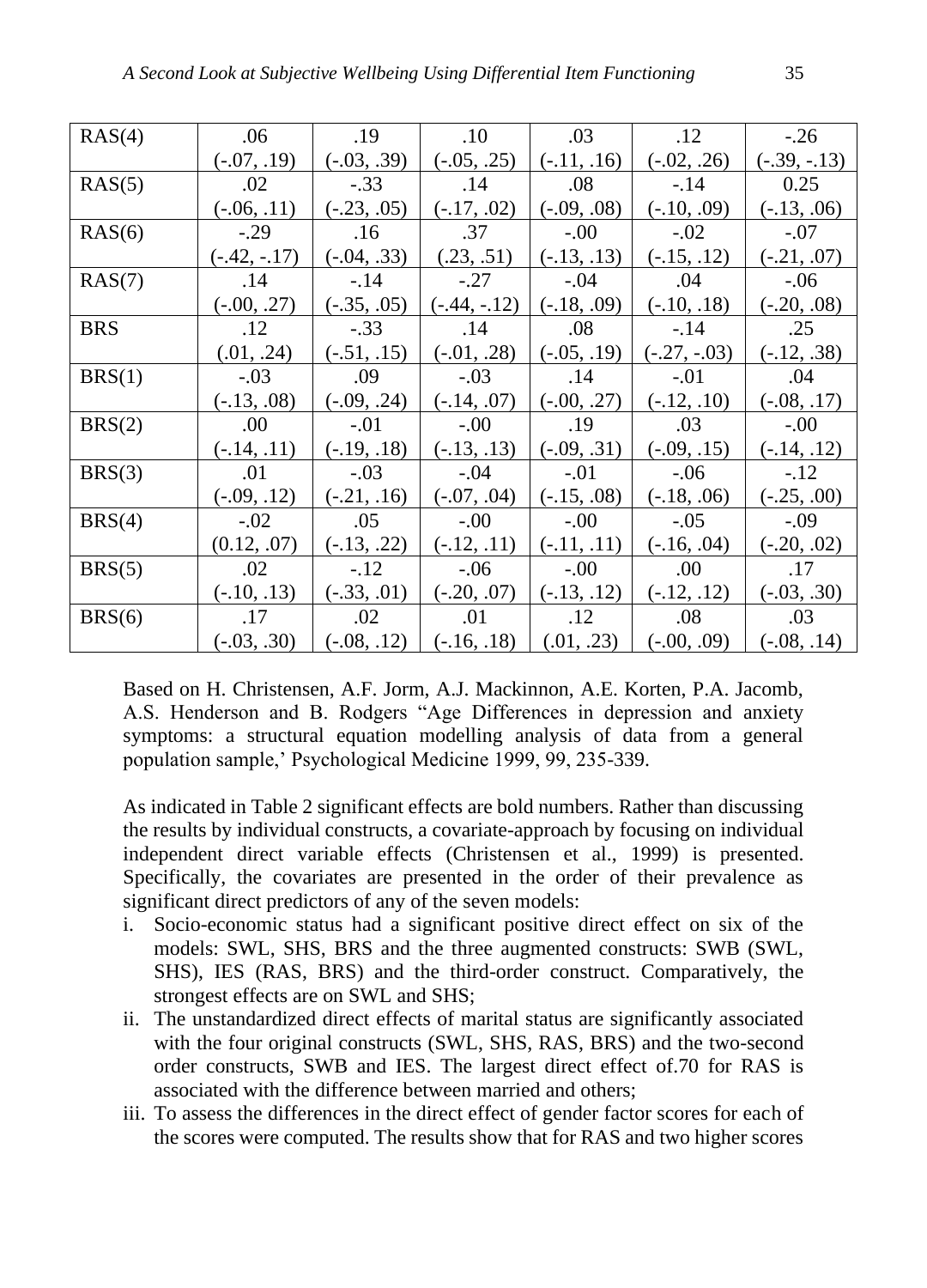(IES and the Super Composite Construct), the average scores of female respondents are higher than those for males;

- iv. The average construct scores were higher for younger respondents (aged between 18 and 39 years) for SWL and RAS;
- v. Differences in scores by education is significant only for the SWL construct; average scores were higher for graduates than for non-graduates;
- vi. Employment status is homogeneous for all the seven latent constructs. The second most homogeneous covariates are educational status and gender (about 90% are females).

### **4.5 Differential Item Functioning (Direct Effects of Covariates on Individual Items)**

Table 2 provides the direct effects of individual covariates on individual items after controlling for the effects of the covariates on the construct. The labels are not bold, and the associated values are reported along with the 95% bootstrap confidence interval. The following section present the results for the three consistently significant covariates: age, marital status, and SES.

### **Direct effects of AGE on individual items of the Constructs**

The zero/one coding converted respondents 18 to 39 years to 0 and over 49 years were coded a 1. For construct SWL, two categories had significant differences at a p-value of.01: SWL(1) 'In most ways, my life is close to my ideal' and SWL(2) 'The conditions of my life are excellent.' For the former, after controlling for the effect of the set of six covariates on the satisfaction of life scale (SWL), the coefficient for older respondents was on the average about 14% higher than those for the young. The difference was far higher for respondents who believe their conditions were excellent; it was about 76% better than for the rest population. The third significant difference between young respondents and older respondents, holding constant the effects of the covariates on the construct, is the sixth item in the RAS construct  $-$  RAS(6) 'How much do you love your partner?'. The effect is about 29% stronger for younger than older participants in the survey. The second dependent variable with some significant effects on some items of the construct is the marital status of the respondent: SWL(4) 'So far, I have gotten all the important things in life' and RAS(6) 'How much do you love your partner?' In both cases, the effects are more substantial for married than unmarried respondents'; 21.6% and 37.4%, respectively. The third covariate is SES with significant differences between low- and high-status respondents. In response to the questions RAS(1) 'How well does your partner meet your needs?' and RAS(5) 'To what extent has your relationship met your original expectations?'. The percentages are 17.2 and 24.8, respectively. However, for RAS(4) 'How often do you wish you had not gotten into this relationship?' the effect was higher for low-status respondents, by 25.7%.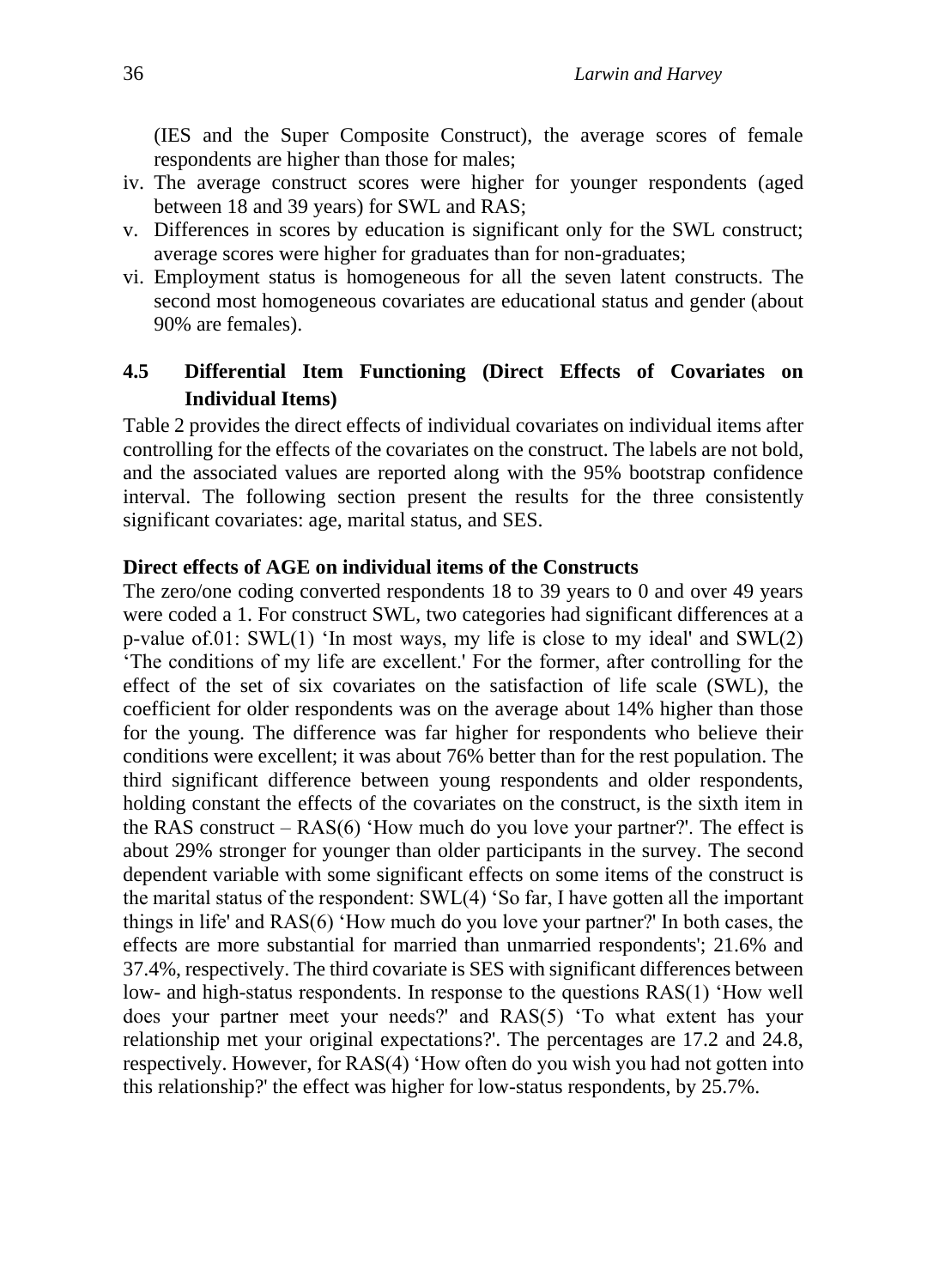### **5. Discussion & Conclusion**

The current investigation conceptualizes Subjective well-being (SWB) as a tripartite model consisting of overall life satisfaction (LS), positive affect (PA), and the relative absence of negative affect (NA). Scholars reviewed these components extensively. Recently, Moore and Diener (2019) identified a limitation with the tripartite model and indicated that an issue "…emerges in that most studies do not examine all three aspects at once." (p.1). Moore and Diener suggested that a study about relationship satisfaction might examine this about life satisfaction and negative affect, but do not include any aspects of positive affect. They suggest that "a more thorough understanding of how all three aspects of SWB relate to various relationship outcomes fills a need within the literature" (p.2). The components of SWB have been demonstrated as independent, and as such, can relate differently to outcomes associated with relationship, personal setbacks, across the different phases of life.

The focus on life satisfaction (LS) as measured by satisfaction with life scale (SWLS) and subjective happiness scale (SHS). The current investigation expands on Larwin et al. (2020) by demonstrating the linkages to other potential aspects of the characteristics of happy people; success in sexual and social relationships and exhibit the proclivity to rebound successfully from disappointing encounters. These more "global" aspects of well-being and life-satisfaction, as suggested by Diener (2002) and later demonstrated by Galinha and Pais-Ribeiro (2008) are measured via the relationship assessment scale (RAS) and the latter by the brief resilience scale (BRS). These two personal experience scales are used to create an Augmented Satisfaction with Life Scale (ASWLS) as presented in Larwin et al.

For both the covariance-based and the MIMIC models with six covariates, three sets of models were tested: four single factor structural equations models for each of the constructs, pairs of two second-order factor models; SWL with SHS; and BRS with RAS. Finally, an alternate hierarchical model was tested using structural equations. For both sets of models, the models fitted the data with varying degrees of fit. The hierarchical models (covariance and MIMIC) all fitted the data, and for both cases, the second-order correlated models exhibited the best fit. The third-order model (Figure 3) included the explained variances of the second-order models that generate the third. The figures for the hierarchical models display the loadings for the constructs and the significance of the hypothesized effects. The hierarchical modeling provided alternate models for assessing nested processes under different scenarios. The single factor model used is one of the simpler MIMIC models.

An additional issue that was addressed are the implications of applying factor analytic approaches, that assume homogeneity of the input to heterogeneous survey data. As discussed earlier, a MIMIC Model for each of the constructs decomposed into three effects: the factor loadings, the direct effects of a covariate on a latent variable, the indirect effect of the covariate on item (manifest variable) after controlling for the effects of the covariates on the latent variable. The latter two were evaluated using DIF (differential item functioning) which is a measure of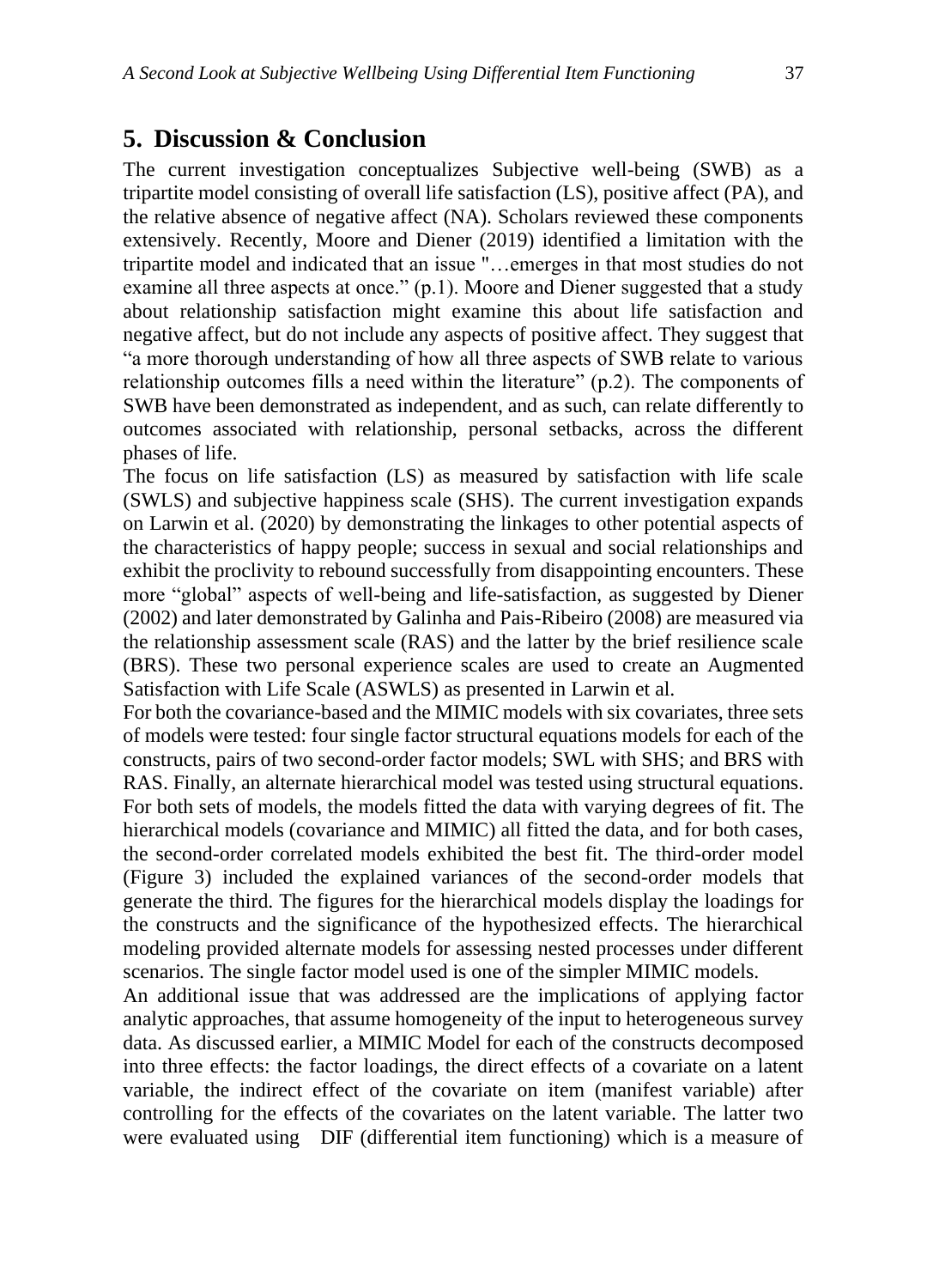how an item might be measured differently for subgroups. Average item scores for subgroups having the same overall score on the test must have the same score. However, where this is not the case then there is DIF; the item is not measuring the same way for all subgroups; effects of each covariate on the latent factor (DIF), and the indirect effects, which is the significant effect of a covariate on a manifest variable after controlling for the influence for the covariates on the construct (MIMIC DIF). The presence of any of these DIF-effects indicate heterogeneity and "as heterogeneity increases in a population, invariance of a particular measure becomes more difficult to achieve. Also, heterogeneity will increase the probability that items will function differently across groups within that population." (Mast  $\&$ Lichtenberg, 2000, p. 50).

At the scale level, Satisfaction with Life Scale (SWL) exhibited the most MIMIC DIF effects with four of the six covariates: age, marital status (not married or married), education level, and socioeconomic status. For the last three of these variables, the average differences in satisfaction with life (SWL) scores were largest between married and non-married respondents and between low and high economic status individuals. Regarding age, the heterogeneity reflects the fact that the average SWL scores for younger respondents were higher than for older respondents. For all four scales, the average effect of marital status on responses was significantly higher for married respondents than of those in any other partner relationships. The most substantial discrepancies were in the average direct SWL scores between nonmarried and married respondents. Significant effects indicate, according to Mast and Lichtenberg (2000), that one or more items within each factor or construct may be functioning in a systematically different manner than the rest of the items in that construct for a subgroup of the population. These different parameter values can result in non-invariance of factor structures at the level of factor loadings or measurement intercepts, which demonstrates that factors that are assumed to be similar across groups within a population are instead constructed somewhat differently. In other words, some items are more important for one group in defining a factor than they are for another group (pp. 50-51).

After controlling for the effects of the covariates on each of the four constructs, only two items are significant: "SWL(1) In most ways, my life is close to my ideal" (higher for the older respondents) and "RAS(6) How much do you love your partner?" (higher for the younger than for older respondents). For the gender independent variable, only one effect is significant: "RAS(5) To what extent has your relationship met your original expectations?" (significantly higher for males than females). The results for marital status, indicate that significant DIF occurs on "SWL(4) So far, I have gotten all the important things in life" (far higher for married respondents than those in other kinds of intimate relationships). Similar DIF is significant for "RAS(6) How much do you love your partner?". For the education variable, DIF is significant for only one item "BRS(2) I have a hard time making it through stressful events" (higher for the less educated). Finally, for the SES covariate, DIF effect is significant for three items: "RAS(1) How well does your partner meet your needs?" (higher for higher status respondents), "RAS(4) How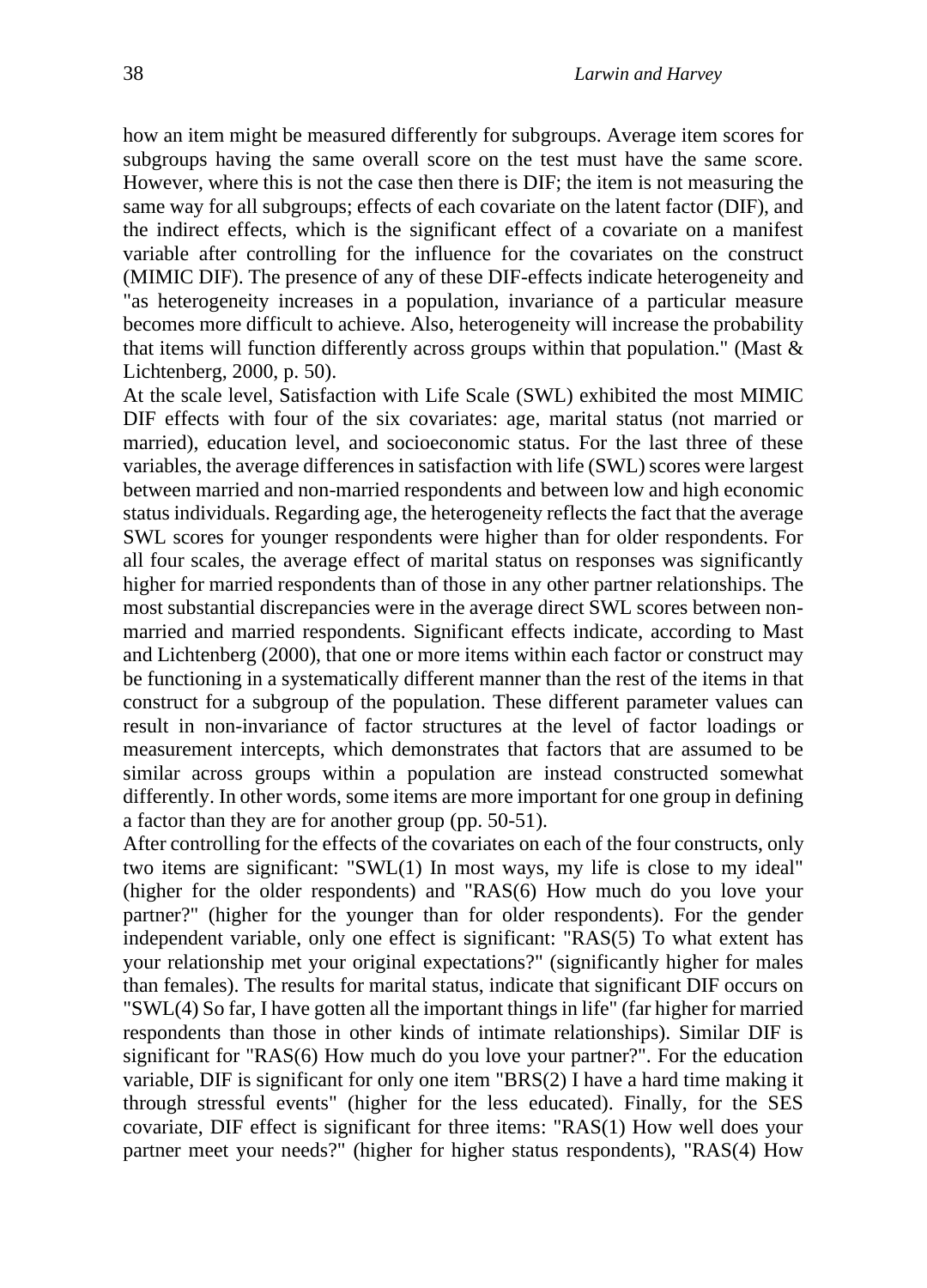often do you wish you had not gotten into this relationship?" (higher for lower status), and "RAS(5) To what extent has your relationship met your original expectations?" (significantly higher for high-status respondents).

Many other studies used the four scales employed in this paper, and their psychometric attributes have been tested and documented. The scarcity of DIF reflects the influence of such prior studies of these scales. The addition of DIF in the current investigation provides an important contribution to the SWB research. Future research using these four scale inventories should consider systematic item reduction. While these scales demonstrate good convergent and discriminant validity individuality (e.g., Busing & West, 2016; Diener et al., 1985; Diener, Inglehart & Tay, 2013; Dinkel & Balck, 2005; Tay, Ng, Kuykendall, & Diener, 2014; Vela, Lerma, & Ikonomopoulos, 2017), used in conjunction with the other scales provides opportunities for reducing the overall number of items across the four scales (Larwin & Harvey, 2012).

# **References**

- [1] Achour, M., and Nor, M. R. M. (2014). The effects of social and resilience on life satisfaction of secondary school students. Journal of Academic and Applied Studies, 4, 12-20.
- [2] Andrews, F. M., and Withey, S. B. (1976). Social Indicators of Well-being: Americans' Perceptions of Life Quality. New York: Plenum Press.
- [3] Badran, M. A., and Youssef-Morgan, C. M. (2015). Psychological capital and job satisfaction in Egypt. Journal of Managerial Psychology, 30, 354-370. doi:doi:10.1108/JMP-06-2013-0176.
- [4] Brown, T. A. (2006). Confirmatory Factor Analysis for Applied Research. New York: Guilford Press.
- [5] Busing, K., and West, C. (2016). Determining the relationship between physical fitness, gender, and life satisfaction. SAGE Open, 6. doi:10.1177/2158244016669974.
- [6] Busseri, M. A., and Sadava, S. W. (2011). A review of the tripartite structure of subjective well-being: Implications for conceptualization, operationalization, analysis, and synthesis. Personality and Social Psychology Review, 15, 290-314. doi:10.1177/1088868310391271.
- [7] Chaudhuri, K., Kumbhakar, S. C., and Sundaram, L. (2016). Estimation of firm performance from a mimic model. European Journal of Operational Research, 255, 298-307. doi:10.1016/J.EJOR.2016.05.005.
- [8] Christensen, H., Jorm, A. F., Mackinnon, A. J., Korten, A. E., Jacomb, P. A., Henderson, A. S., and Rodgers, B. (1999). Age differences in depression and anxiety symptoms: A structural equation modelling analysis of data from a general population sample. Psychological Medicine, 29, 325-339.
- [9] Diener, E. (1984). Subjective well-being. Psychological Bulletin, 95, 542-575. doi:10.1037/0033-2909.95.3.542.
- [10] Diener, E. (2000). Subjective well-being. American Psychologist, 55, 34-43.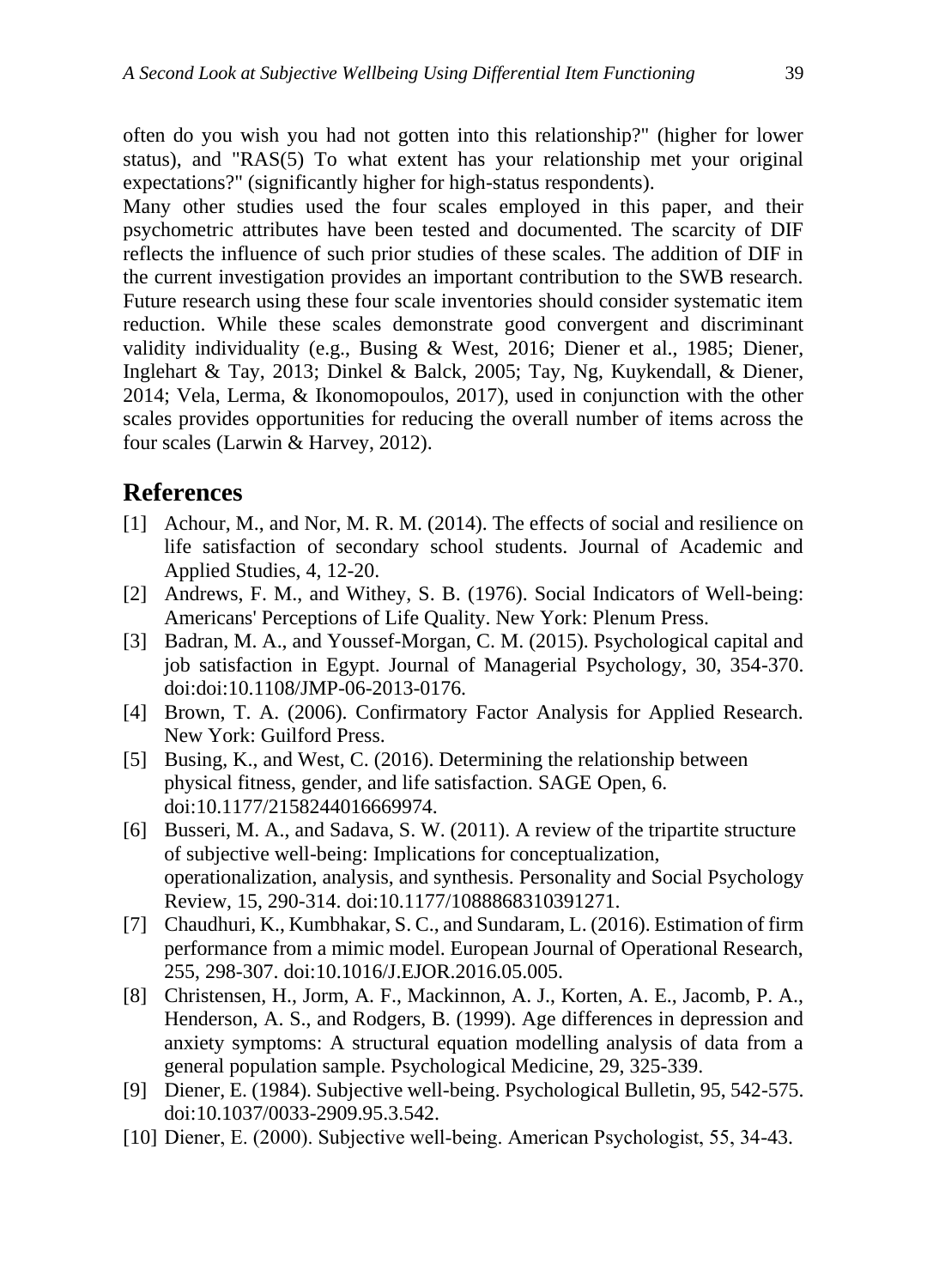- [11] Diener, E. (2019). Happiness: The science of subjective well-being. Retrieved from https://nobaproject.com/modules/happiness-the-science-of-subjectivewell-being
- [12] Diener, E., and Biswas-Diener, R. (2008). Happiness: Unlocking the Mysteries of Psychological Wealth. Malden, MA; Oxford: Blackwell Publishing.
- [13] Diener, E., Emmons, R. A., Larsen, R. J., and Griffin, S. (1985). The satisfaction with life scale. Journal of Personality Assessment, 49, 71-75.
- [14] Diener, E., Inglehart, R., and Tay, L. (2013). Theory and validity of life satisfaction scales. Social Indicators Research, 112, 497-527. doi:10.1007/S11205-012-0076-Y.
- [15] Dinkel, A., and Balck, F. (2005). An evaluation of the German relationship assessment scale. Swiss Journal of Psychology, 64, 259-263. doi:10.1024/1421-0185.64.4.259.
- [16] Dutta, A., and Blangayil, F. (2016). A study exploring the relationship between subjective happiness & life satisfaction. International Journal of Indian Psychology, 4, 207-222. doi:10.25215/0476.016.
- [17] Eid, M., and Diener, E. (2006). Handbook of Multimethod Measurement in Psychology. Washington, DC: American Psychological Association.
- [18] Galinha, I. C. C., and Pais-Ribeiro, J. L. (2008). The structure and stability of subjective well-being: A structure equation modelling analysis. Applied Research in Quality of Life, 3, 293-314. doi:10.1007/s11482-009-9063-0.
- [19] Gallo, J. J., Rabins, P. V., and Anthony, J. C. (1999). Sadness in older persons: 13-year follow-up of a community sample in Baltimore, Maryland. Psychological Medicine, 29, 341-350.
- [20] Guan, M. (2017). Measuring the effects of socioeconomic factors on mental health among migrants in urban China: A multiple indicators multiple. International Journal of Mental Health Systems, 11, 1-11. doi:10.1186/S13033-016-0118-Y.
- [21] Hendrick, S. S. (1988). A generic measure of relationship satisfaction. Journal of Marriage & Family, 50, 93-98.
- [22] Hendrick, S. S., Dicke, A., and Hendrick, C. (1998). The relationship assessment scale. Journal of Social and Personal Relationships, 15, 137-142. doi:10.1177/0265407598151009.
- [23] Jöreskog, K. G., and Goldberger, A. S. (1975). Estimation of a model with multiple indicators and multiple causes of a single latent variable. Journal of the American Statistical Association, 70, 631-639. doi:10.1080/01621459.1975.10482485.
- [24] Krueger, A. B., and Schkade, D. A. (2008). The reliability of subjective wellbeing measures. Journal of Public Economics, 92, 1833-1845. doi:10.1016/J.JPUBECO.2007.12.015.
- [25] Larwin, K., and Harvey, M. E. (2012). A demonstration of a systematic itemreduction approach using structural equation modeling. Practical Assessment, Research & Evaluation, 17, 1-19.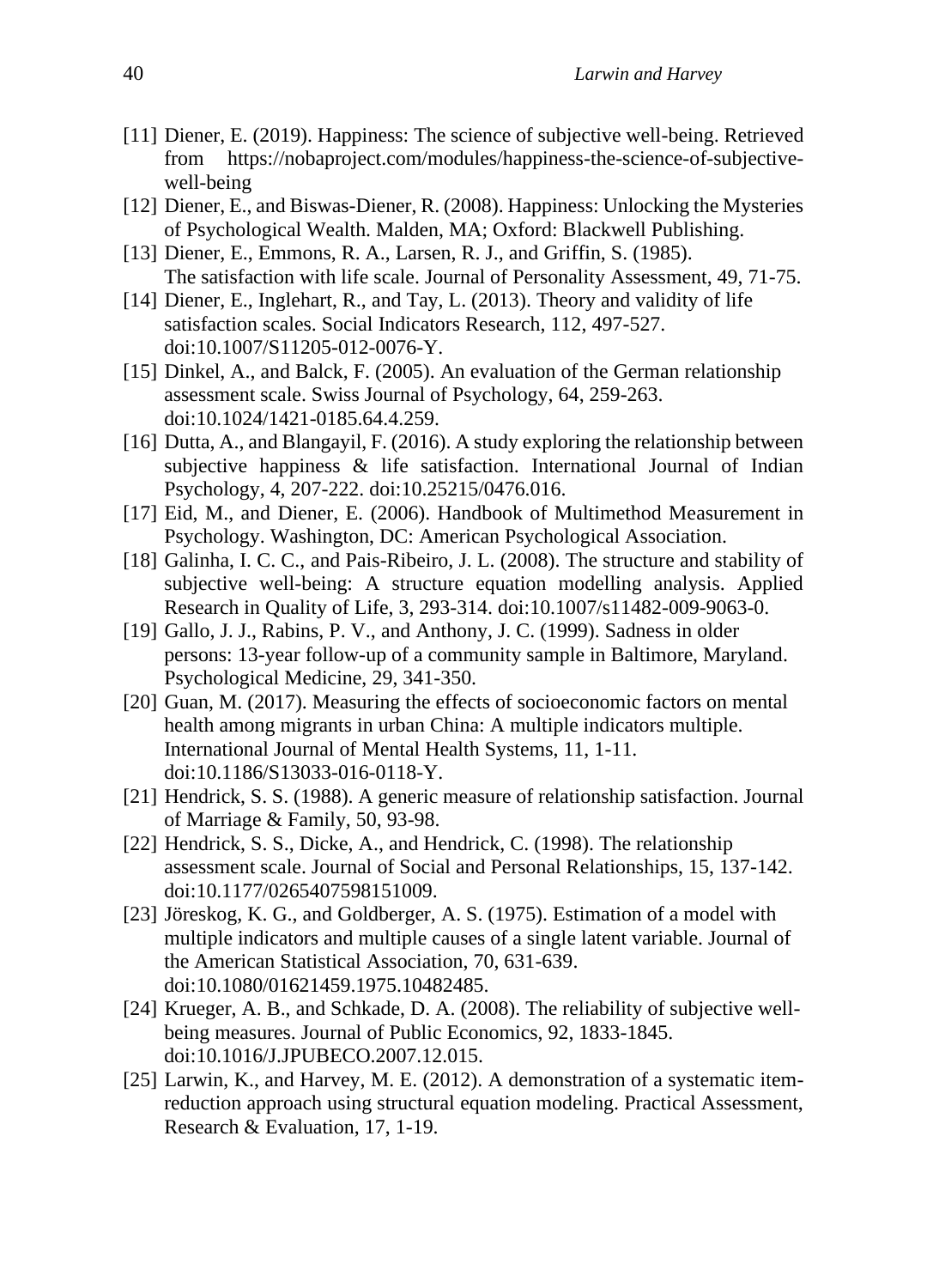- [26] Larwin, K.H., Harvey, M. E., and Constantinou, S. (2020). An Expanded Life Satisfaction Model: A component of Subjective Well-Being. The Journal of Methods and Measurement in the Social Sciences. 11(1), 25-44.
- [27] López-Ortega, M., Torres-Castro, S., and Rosas-Carrasco, O. (2016). Psychometric properties of the satisfaction with life scale (SWLSWL): Secondary analysis of the Mexican health and aging study. Health and Quality of Life Outcomes, 14, 1-7. doi:10.1186/S12955-016-0573-9.
- [28] Lucas-Carrasco, R., Den Oudsten, B. L., Eser, E., and Power, M. J. (2014). Using the satisfaction with life scale in people with Parkinson's disease: A validation study in different European countries. The Scientific World Journal, 7. doi:10.1155/2014/680659.
- [29] Lyubomirsky, S. (2008). The How of Happiness : A New Approach to Getting the Life You Want. New York, N.Y.: Penguin Books.
- [30] Lyubomirsky, S., and Lepper, H. S. (1999). A measure of subjective happiness: Preliminary reliability and construct validation. Social Indicators Research, 46, 137-155.
- [31] Mahmood, K., and Ghaffar, A. (2014). The relationship between resilience, psychological distress and subjective well-being among dengue fever survivors. Global Journal of Human Social Science, 14, 13-20.
- [32] Mast, B. T., and Lichtenberg, P. A. (2000). Assessment of functional abilities among geriatric patients. Rehabilitation Psychology, 45, 49-64. doi:10.1037//0090-5550.45.1.49.
- [33] Moore, S., and Diener, E. (2019). Types of subjective well-being and their associations with relationship outcomes. Journal of Positive Psychology and Wellbeing, 1-12.
- [34] Patil, A. P., and Adsul, R. K. (2017). A correlational study on resilience and well-being among college adolescents in Kolhapur city. Indian Journal of Positive Psychology, 8, 83-86.
- [35] Pavot, W., and Diener, E. (1993). Review of the satisfaction with life scale. Psychological Assessment, 5, 164-172. doi:10.1037//1040-3590.5.2.164.
- [36] Post, M. W., van Leeuwen, C. M., van Koppenhagen, C. F., and de Groot, S. (2012). Validity of the life satisfaction questions, the life satisfaction questionnaire, and the satisfaction with life scale in persons with spinal cord injury. Archives of Physical Medicine and Rehabilitation, 93, 1832-1837. doi:10.1016/J.APMR.2012.03.025.
- [37] Proitsi, P., Hamilton, G., Tsolaki, M., Lupton, M., Daniilidou, M., Hollingworth, P., . . . Powell, J. F. (2011). A multiple indicators multiple causes (mimic) model of behavioural and psychological symptoms in dementia (bpsd. Neurobiology of Aging, 32, 434-442. doi:10.1016/J.NEUROBIOLAGING.2009.03.005.
- [38] Renshaw, K. D., McKnight, P., Caska, C. M., and Blais, R. K. (2011). The utility of the relationship assessment scale in multiple types of relationship. Journal of Social and Personal Relationships, 28, 435-447. doi:10.1177/0265407510377850.